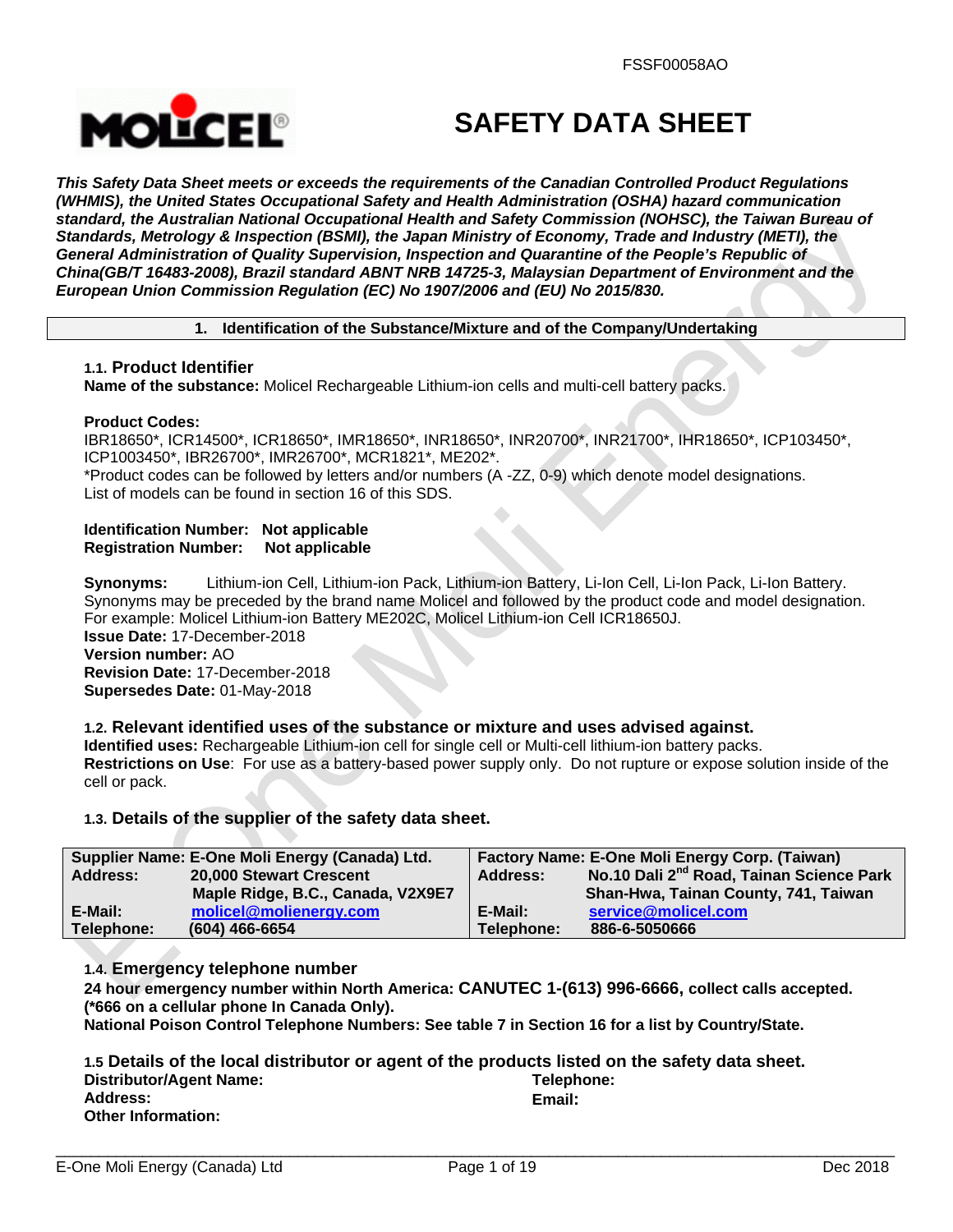| <b>Hazards Identification</b><br>2.  |                                |                                |                                    |                                |  |
|--------------------------------------|--------------------------------|--------------------------------|------------------------------------|--------------------------------|--|
| <b>Protective</b><br><b>Clothing</b> | <b>NFPA Rating</b><br>(USA)    | <b>EC Classification</b>       | <b>WHMIS (Canada)</b>              | <b>SafeWork</b><br>(Australia) |  |
| Not required with<br>normal use.     | $\bf{0}$                       | Not classified as<br>hazardous | Not applicable with<br>normal use. | Not classified as<br>hazardous |  |
| <b>GHS Hazard</b><br><b>Symbol</b>   | <b>IATA</b>                    | <b>JIS (Japan)</b>             | <b>Taiwan</b>                      | China                          |  |
| Not applicable with<br>normal use.   |                                | Not classified as<br>hazardous | Not classified as<br>hazardous     | Not classified as<br>hazardous |  |
| <b>United States</b>                 | <b>Brazil</b>                  | <b>Malaysia</b>                |                                    |                                |  |
| Not classified as<br>hazardous       | Not classified as<br>hazardous | Not classified as<br>hazardous |                                    |                                |  |

**Table 1**

- **2.1.2. Classification according to Directive 67/548/EEC or 1999/45/EC as amended:** Not applicable.
- **2.1.3. Classification according to Regulation (EC) No. 1272/2008 as amended:** Not applicable.

| 2.1.4. Hazard Summary         |                                                                                                                                                                                                                                                                      |
|-------------------------------|----------------------------------------------------------------------------------------------------------------------------------------------------------------------------------------------------------------------------------------------------------------------|
| <b>Physical hazards:</b>      | Not classified for physical hazards.                                                                                                                                                                                                                                 |
| <b>Health hazards:</b>        | Not classified for health hazards.                                                                                                                                                                                                                                   |
| <b>Environmental hazards:</b> | Not classified for hazards to the environment.                                                                                                                                                                                                                       |
| Specific hazards:             | Exposure to contents of an open or damaged cell or battery: contact with this material will<br>cause burns to the skin, eyes and mucous membranes.<br>May cause sensitization by skin contact.                                                                       |
| <b>Main Symptoms:</b>         | Symptoms include itching, burning, redness and tearing.                                                                                                                                                                                                              |
| 2.2. Label elements           |                                                                                                                                                                                                                                                                      |
|                               | 2.2.1. Label according to Regulation (EC) No. 1272/2008 as amended.                                                                                                                                                                                                  |
| <b>Identification Number:</b> | Not applicable.                                                                                                                                                                                                                                                      |
| Hazard pictograms:            | Not applicable.                                                                                                                                                                                                                                                      |
| Signal word:                  | Not applicable.                                                                                                                                                                                                                                                      |
| <b>Hazard statements:</b>     | Not applicable under normal use in accordance with United Nations Conference on<br>Environmental and Development (UNCED) and Occupational Safety and Health<br>Administration (OSHA) 29 CFR 1910.1200. The article does not meet the criteria for<br>classification. |

**<sup>2.1.</sup> Classification of the substance or mixture.** 

**<sup>2.1.1.</sup> Preparation Hazards and Classification:** The product is a Lithium ion cell or battery and is therefore classified as an article and is not hazardous when used according to the recommendations of the manufacturer. The hazard is associated with the contents of the cell or battery. Under recommended use conditions, the electrode materials and liquid electrolyte are non-reactive provided that the cell or battery integrity remains and the seals remain intact. The potential for exposure should not exist unless the cell or battery leaks, is exposed to high temperatures or is mechanically, electrically or physically abused/damaged. If the cell or battery is compromised and starts to leak, based upon the battery ingredients, the contents are classified as Hazardous.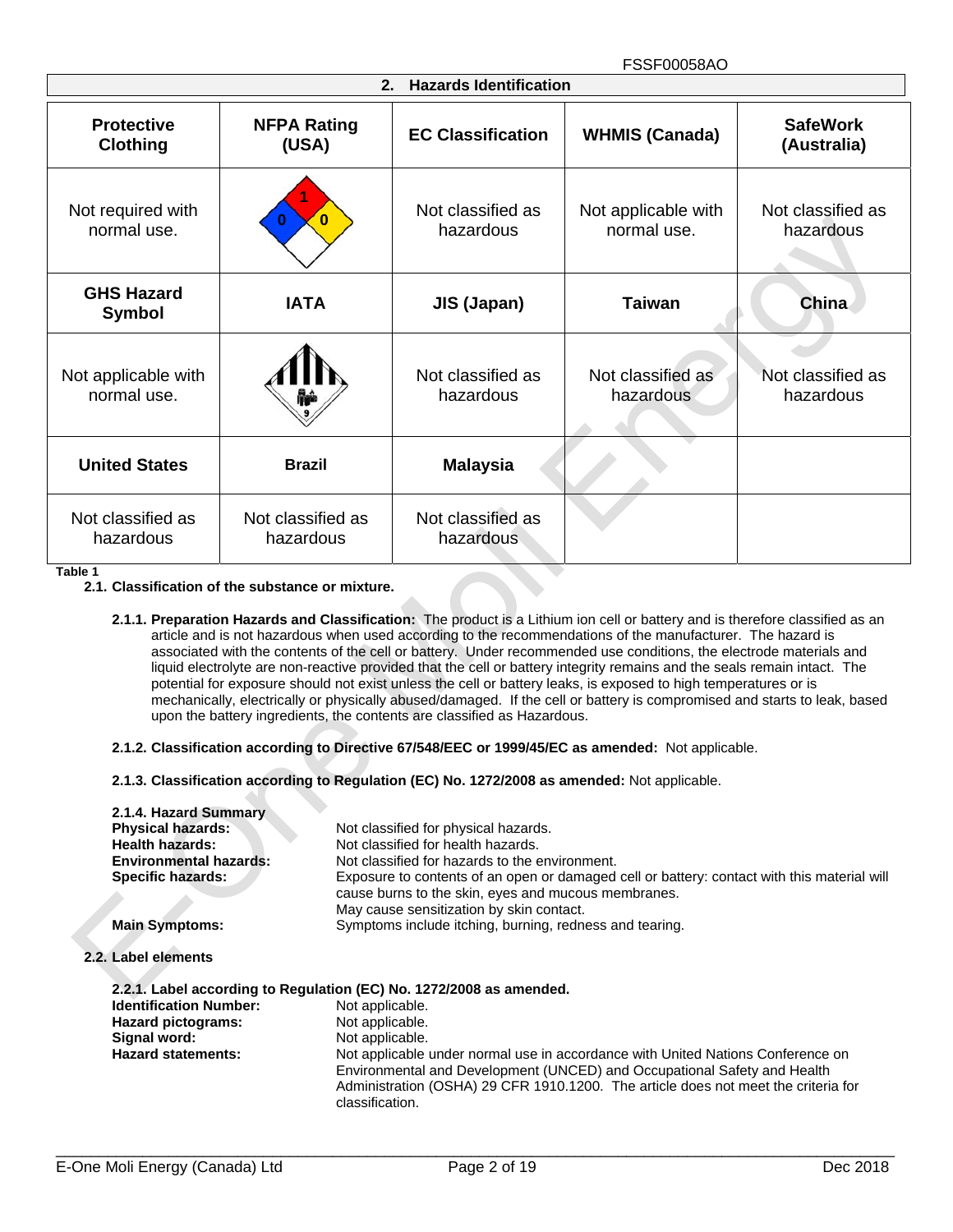| <b>Precautionary</b>    | P102: Keep out of reach of children.                                                                                  |  |  |
|-------------------------|-----------------------------------------------------------------------------------------------------------------------|--|--|
| Statement(s)            | P103: Read label prior to use.                                                                                        |  |  |
| <b>Prevention</b>       | P202: Do not handle until all safety precautions have been read and understood.                                       |  |  |
|                         | P210: Keep away from heat/sparks/open flames/hot surfaces - No smoking.                                               |  |  |
|                         | P234: Keep only in original container.                                                                                |  |  |
|                         | P254: Wash hands thoroughly after handling.                                                                           |  |  |
| <b>Response</b>         | P260: Do not breathe vapor or spray.                                                                                  |  |  |
| (If cell/battery leaks) | P280: Wear protective gloves/protective clothing/eye protection/face protection.                                      |  |  |
|                         | P301/330/331: IF SWALLOWED: Rinse mouth. DO NOT induce vomiting.                                                      |  |  |
|                         | P303/361/353: IF ON SKIN (or hair): Remove/Take off immediately all contaminated clothing. Rinse skin with            |  |  |
|                         | water/shower.                                                                                                         |  |  |
|                         | P304/340: If INHALED: Remove victim to fresh air and keep at rest in a position comfortable for breathing.            |  |  |
|                         | P305/351/338: IF IN EYES: Rinse cautiously with water for several minutes. Remove contact lenses, if present          |  |  |
|                         | and easy to do. Continue rinsing.                                                                                     |  |  |
|                         | P310: Immediately call a POISON CENTER or doctor/physician.                                                           |  |  |
|                         | P363: Wash contaminated clothing before reuse.                                                                        |  |  |
|                         | P370: In case of fire: Use carbon dioxide, dry chemical or water extinguisher.                                        |  |  |
|                         | P391: Collect spillage.                                                                                               |  |  |
| <b>Health</b>           | H314: Causes severe skin burns and eye damage.                                                                        |  |  |
| (if cell/battery leaks) | H315: Causes skin irritation.                                                                                         |  |  |
|                         | H317: May cause an allergic skin reaction.                                                                            |  |  |
|                         | H319: Causes serious eye irritation.                                                                                  |  |  |
|                         | H335: May cause respiratory irritation.                                                                               |  |  |
|                         | H400: Very toxic to aquatic life.                                                                                     |  |  |
|                         | H410: Very toxic to aquatic life with long lasting effects.                                                           |  |  |
| <b>Storage</b>          | P402: Store in a dry place.                                                                                           |  |  |
| (Store as indicated in  | P405: Store locked up.                                                                                                |  |  |
| Section 7)              | P410: Protect from sunlight.                                                                                          |  |  |
| <b>Disposal</b>         | P406: Store any spilled/leaking electrolyte material in a corrosive resistant container with a resistant inner liner. |  |  |
|                         | P501: Dispose of batteries in accordance with applicable hazardous waste regulations.                                 |  |  |
|                         |                                                                                                                       |  |  |

**Table 2**

### **Supplemental label information:** None.

#### **2.3. Other Hazards.**

- **2.3.1. Appearance, Color and Odor:** Solid object with no odor.
- **2.3.2. Primary Routes(s) of Exposure:** These chemicals are contained in a sealed enclosure. Risk of exposure occurs only if the cell or pack is mechanically, thermally, electrically or physically abused to the point of compromising the enclosure. If this occurs, exposure to the electrolyte solution contained within can occur by inhalation, ingestion, eye contact and skin contact.

#### **2.3.3. Potential Health Effect(s):**

**2.3.3.1. Acute (short term):** see Section 8 for exposure controls.

In the event that this cell or pack has been ruptured, the electrolyte solution contained within the cell would be corrosive and can cause burns to skin and eyes.

**Inhalation:** Inhalation of materials from a sealed cell is not an expected route of exposure. Vapors or mists from a ruptured cell may cause respiratory irritation.

**Ingestion:** Swallowing of materials from a sealed cell is not an expected route of exposure. Swallowing the contents of an open cell can cause serious chemical burns to mouth, esophagus, and gastrointestinal tract.

**Skin:** Contact between the cell and skin will not cause any harm. Skin contact with the contents of an open cell can cause severe irritation or burns to the skin.

**Eye:** Contact between the cell and the eye will not cause any harm. Eye contact with the contents of an open cell can cause severe irritation or burns to the eye.

**2.3.3.2. CHRONIC (long term):** see Section 11 for additional toxicological data.

#### **2.3.4. Medical Conditions Aggravated by Exposure:** Not Available.

**2.3.5. Interactions with other chemicals:** Immersion in high conductivity liquids may cause corrosion and breaching of the cell or battery enclosure. The electrolyte solution inside of the cells may react with alkaline (basic) materials and present a flammability hazard.

#### **2.3.6. Potential Environmental Effects**: Not Available.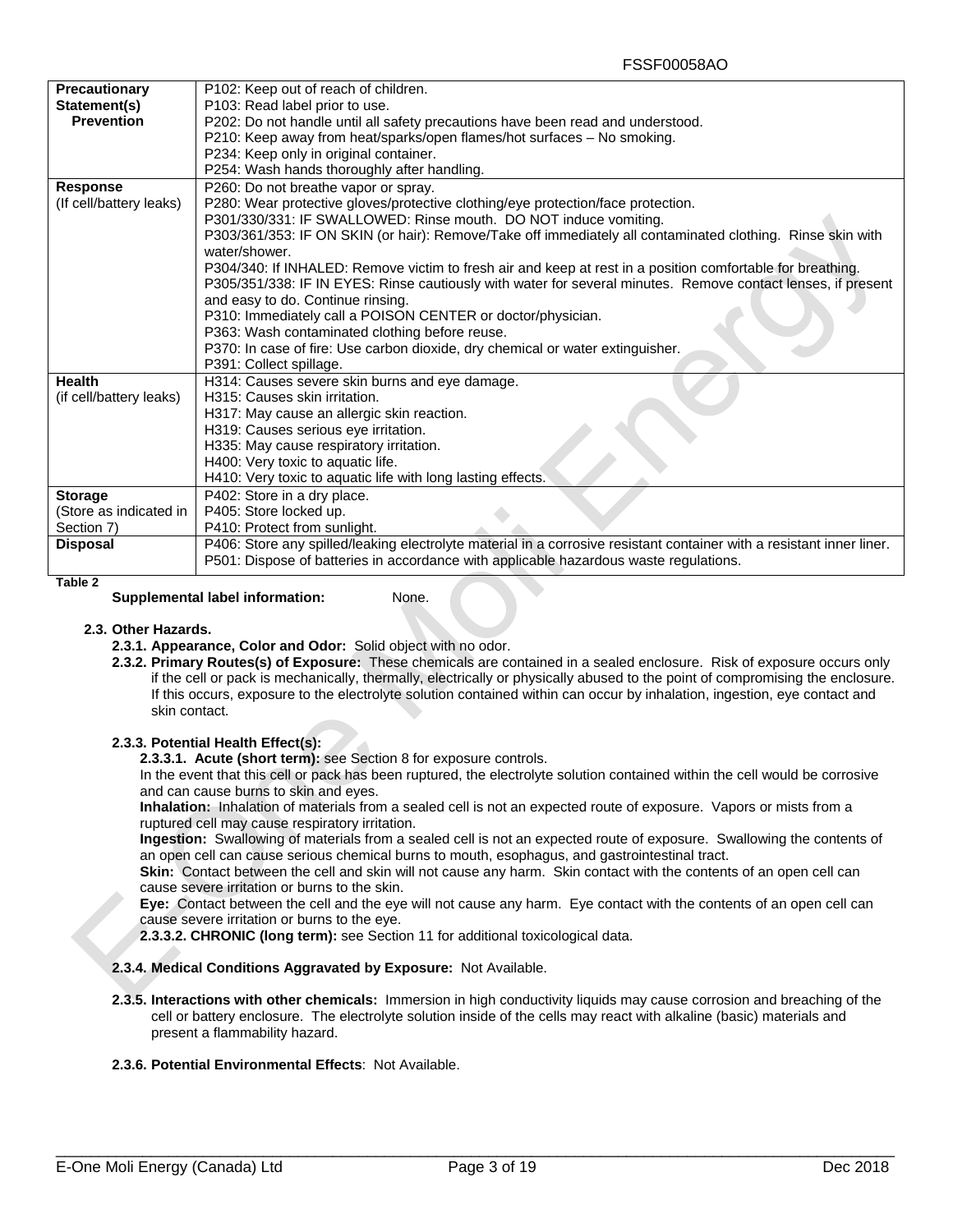#### **3.1. As a solid, manufactured article, exposure to hazardous ingredients is not expected with normal use.**

**Canada:** This is not a controlled product under WHMIS. This product meets the definition of a "manufactured article" and is not subject to the regulations of the Hazardous Products Act.

**USA:** This cell or battery is an article pursuant to 29 CFR 1910.1200 and, as such, is not subject to the OSHA Hazard Communication Standard requirement. The information contained in this Safety Data Sheet contains valuable information critical to the safe handling and proper use of the product. This SDS should be retained and available for employees and other users of this product.

**Australia:** The product is a Lithium-ion cell or battery and is therefore classified as an article and is not hazardous when used according to the recommendations of the manufacturer. The hazard is associated with the contents of the cell or battery. If the cell or battery is compromised and starts to leak, based upon the battery ingredients, the contents are classified as Hazardous according to the criteria of the National Occupational Health and Safety Commission (SafeWork Australia).

Ab.

**EU:** This product is an article according to the REACH Regulation (1907/2006) and (EC) No 2015/830.

**Taiwan:** This product is not classified as a dangerous good.

**Japan:** This product is not classified as a dangerous good.

**China:** This product is not classified as a dangerous good.

**Brazil:** This product is an article according to ABNT NRB 14725-2:2009.

| Cell<br>Component                         | <b>Chemical Name</b>                                                                                                                                                             | CAS No.                                           | <b>EINECS</b>                                                         | *Concentration<br>range in<br>electrolyte<br>(w/w %) | *Mass range<br>in cell $(g/g \%)$ | <b>GHS</b><br>Classification |
|-------------------------------------------|----------------------------------------------------------------------------------------------------------------------------------------------------------------------------------|---------------------------------------------------|-----------------------------------------------------------------------|------------------------------------------------------|-----------------------------------|------------------------------|
| Electrolyte                               | Contains Electrolyte salt<br>and solvents.                                                                                                                                       |                                                   |                                                                       |                                                      | $5 - 20$                          | Skin Corr 1B<br>$-H314$      |
| Electrolyte salt                          | Lithium<br>hexafluorophosphate                                                                                                                                                   | 21324-40-3                                        | 244-334-7                                                             | $5 - 30$                                             | $1 - 5$                           | $\overline{a}$               |
| Electrolyte<br>solvents                   | Includes one or more of<br>the following;<br><b>Ethylene Carbonate</b><br>Propylene Carbonate<br>Diethyl Carbonate<br><b>Dimethyl Carbonate</b><br><b>Ethyl Methyl Carbonate</b> |                                                   | 202-510-0<br>203-572-1<br>203-311-1<br>210-478-4<br><b>Not Listed</b> | 70-95                                                | $5 - 20$                          |                              |
| <b>PVDF</b>                               | Polyvinylidenfluoride                                                                                                                                                            | 24937-79-9                                        | Not Listed                                                            | $\blacksquare$                                       | $<$ 1                             | $\blacksquare$               |
| Copper                                    | Cu                                                                                                                                                                               | 7440-50-8                                         | 231-159-6                                                             | $\blacksquare$                                       | $9 - 18$                          |                              |
| Aluminium                                 | $\mathsf{Al}$                                                                                                                                                                    | 7429-90-5                                         | 231-072-3                                                             | $\blacksquare$                                       | $17 - 27$                         | $\overline{\phantom{a}}$     |
| Cathode                                   | Includes one or more of<br>the following;<br><b>Lithium Cobaltite</b><br>Manganese<br><b>Nickel</b><br>Aluminum                                                                  | 12190-79-3<br>7439-96-5<br>7440-02-0<br>7429-90-5 | 235-362-0<br>231-105-1<br>231-111-4<br>231-072-3                      |                                                      | $20 - 50$                         |                              |
| Anode                                     | Includes one or more of<br>the following;<br>Graphite<br>Carbon Black                                                                                                            | 7782-42-5<br>1333-86-4                            | 231-955-3<br>215-609-9                                                |                                                      | $13 - 18$                         |                              |
| Steel, Nickel,<br>and inert<br>components |                                                                                                                                                                                  | Various                                           | Various                                                               |                                                      | <b>Balance</b>                    |                              |

**Table 3** 

\*Quantities may vary depending on cell or battery model.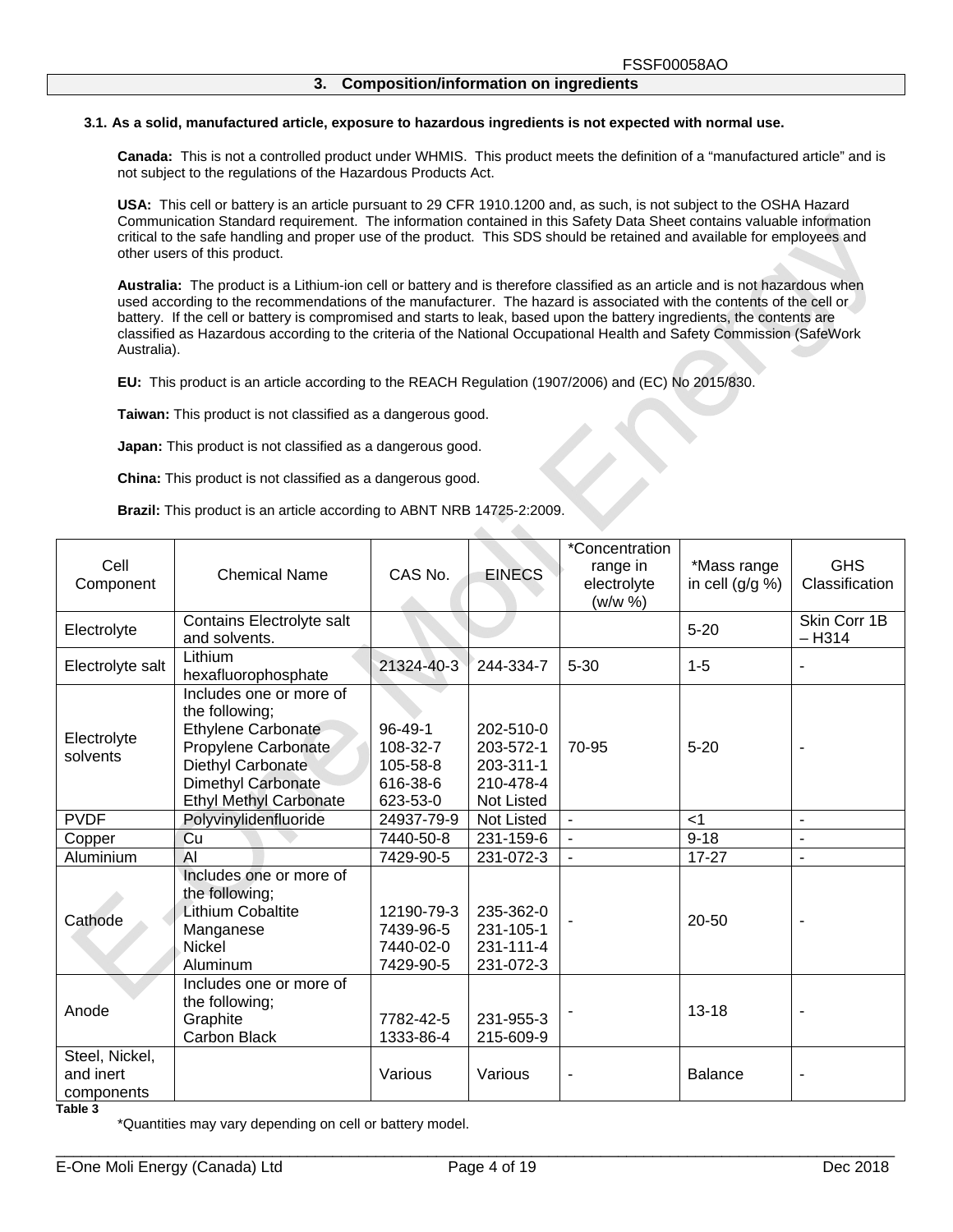# **4. First Aid Measures**

#### **4.1. Description of first aid measures**

The hazardous components of this cell or battery are contained within a sealed unit. The following measures are only applicable if exposure has occurred to components when a cell or battery leaks, is exposed to high temperatures or is mechanically, electrically or physically abused/damaged. The hazardous contents are caustic alkaline electrolytes contained in cells with lithium metal oxide cathodes, graphite and carbon anodes and Polyvinylidenfluoride binders.

|                              | Ingestion:                          | Have victim rinse mouth thoroughly with water. DO NOT INDUCE VOMITING.<br>Contact your local poison control center and quickly transport victim to an emergency care facility.        |
|------------------------------|-------------------------------------|---------------------------------------------------------------------------------------------------------------------------------------------------------------------------------------|
|                              | EYE:                                | If eye contact with contents of an open cell occurs, immediately flush the contaminated eye(s) with<br>water. Quickly transport victim to an emergency care facility.                 |
|                              | <b>Skin Contact:</b><br>Inhalation: | Immediately flush with water. If irritation or pain persists, seek medical attention.<br>Remove the patient from exposure into fresh air, seek medical attention.                     |
| <b>AIDERS:</b>               | <b>PROTECTION FOR FIRST</b>         | Do not enter corrosive vapor contaminated areas without a respirator or Self Contained Breathing<br>Apparatus. Wear adequate personal protective equipment as indicated in Section 8. |
| <b>FIRST AID FACILITIES:</b> |                                     | Eye wash bottle, fountain, safety showers or at least a source of running water are required in the<br>area where the product is used.                                                |
|                              |                                     | 4.2 MOST IMPORTANT SYMPTOMS & EFFECTS, ACUTE & DELAYED, CAUSED BY EXPOSURE:                                                                                                           |

| <b>ACUTE:</b>   | The contents of the battery are rated as corrosive. Ingestion of the electrolyte could lead to severe<br>gastrointestinal tract irritation with nausea, vomiting and potentially burns. Inhalation of vapors may<br>lead to severe irritation of the mouth and upper respiratory tract with a burning sensation, pain,<br>burns and inflammation in the nose and throat; there may also be coughing or difficulty breathing.<br>Eye contact may lead to severe eye irritation or in worst case scenario irreversible damage and<br>possible eye burns. Skin contact may lead to irritation and possible skin burns. |
|-----------------|---------------------------------------------------------------------------------------------------------------------------------------------------------------------------------------------------------------------------------------------------------------------------------------------------------------------------------------------------------------------------------------------------------------------------------------------------------------------------------------------------------------------------------------------------------------------------------------------------------------------|
| <b>CHRONIC:</b> | Skin contact may aggravate/exacerbate existing skin conditions, such as dermatitis. Chronic<br>inhalation may lead to the same symptoms as listed for acute inhalation above.                                                                                                                                                                                                                                                                                                                                                                                                                                       |

**4.3 Indication of any immediate medical attention and special treatment needed** 

Treat symptomatically if the person comes into contact with the corrosive electrolyte liquid contents of a damaged battery.

# **5. Fire Fighting Measures**

#### **5.1 Extinguishing media**

- **5.1.1 Suitable extinguishing media:** Dry chemical, carbon dioxide and foam. Water acts as a cooling agent.<br>**5.1.2 Unsuitable extinguishing media:** Strong oxidizing agents, strong reducing agents, strong acids and strong
- **5.1.2 Unsuitable extinguishing media:** Strong oxidizing agents, strong reducing agents, strong acids and strong alkalis. **Despite water incompatibility, water is the most effective firefighting tool to control the spread of fire to other cells and batteries and combustibles.**
- **5.1.3 Explosion Data:** Closed containers may explode, burst, rupture or vent when exposed to temperatures above 120°C (248°F).
- **5.1.4 Hazchem Code (**Australia, New Zealand, UK and Malaysia**): 4W**
- **5.1.5 TDG/DOT ERG Code: 147**
- **5.1.6 Sensitivity to Mechanical Impact:** Extreme mechanical abuse will result in rupture of the individual battery cells.
- **5.1.7 Sensitivity to Static Discharge:** Electrostatic discharges imposed directly on the spilled electrolyte may start combustion.

# **5.2 Special hazards arising from the Chemical:**

The interaction of water vapor and exposed lithium hexafluorophosphate (LiPF6) may result in the generation of hydrogen and hydrogen fluoride (HF) gas. Contact with battery electrolyte may be irritating to skin, eyes and mucous membranes. Thermal degradation may produce hazardous fumes of lithium, cobalt and manganese, hydrofluoric acid, hydrogen and oxides of carbon, aluminum, lithium, copper and cobalt as well and smoke and irritating, corrosive and/or toxic gases. Fumes may cause dizziness or suffocation.

## **5.3 Advice for firefighters:**

In case of fire where lithium-ion cells and batteries are present, flood the area with water. If any cells or batteries are burning, water may not extinguish them, but will cool the adjacent cells or batteries and control the spread of fire. Carbon Dioxide, dry chemical and foam extinguishers may be preferred for small fires, but also may not extinguish burning lithium-ion cells or batteries.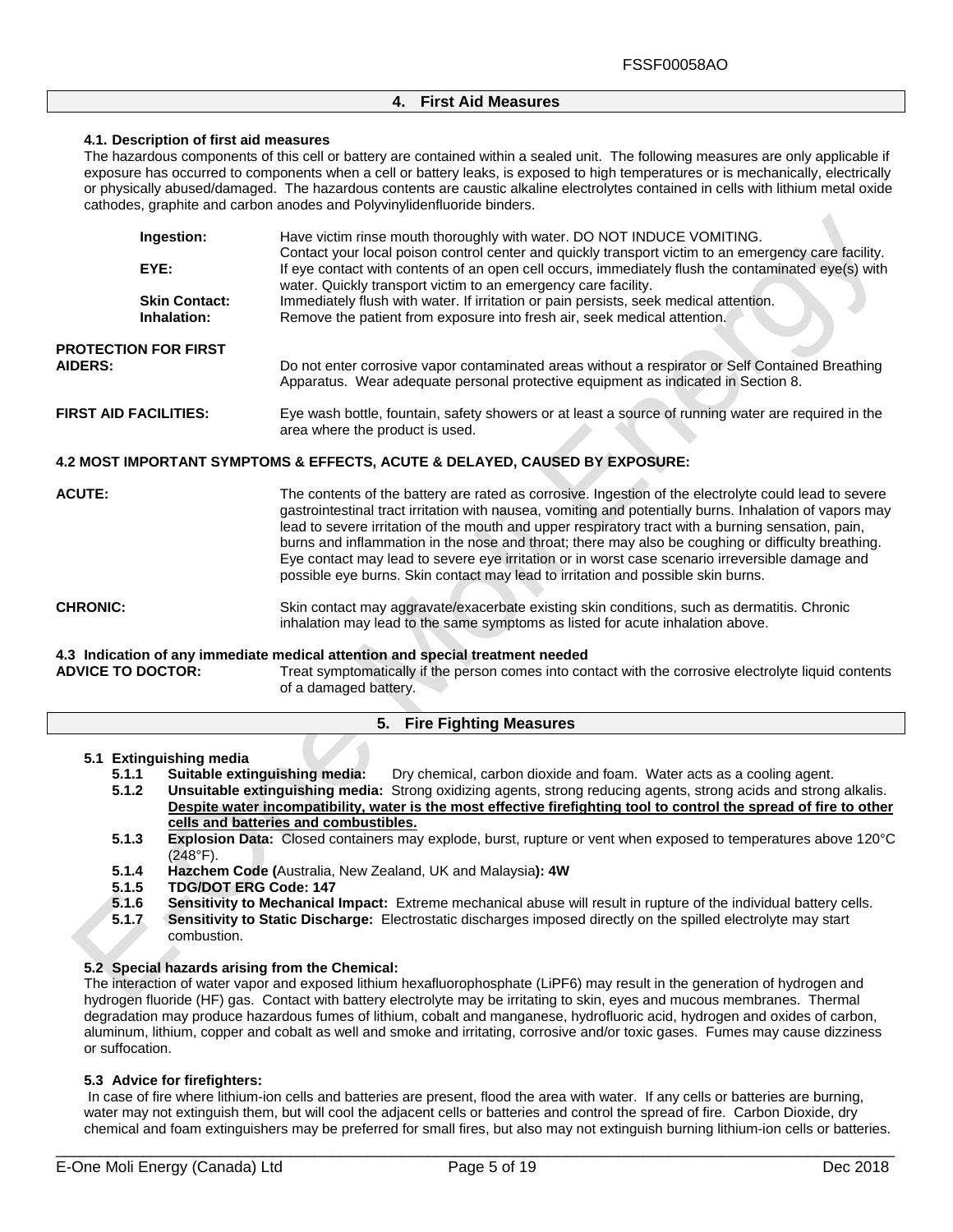Burning cells or batteries will burn themselves out. Virtually all fires involving lithium-ion cells and batteries can be controlled with water. When water is used, however, hydrogen gas may be evolved which can form an explosive mixture with air. LITH-X (powdered graphite) or copper powder fire extinguishers, sand, dry ground dolomite or soda ash may also be used. These materials act as smothering agents.

# **5.4 Protective Equipment and Precautions for firefighters:**

In the case of a fire and the release of hydrogen fluoride, it is critical to protect the skin from any contact. Fire fighters should wear a self-contained breathing apparatus. Burning lithium-ion cells and batteries can produce toxic fumes including hydrogen fluoride (HF), oxides of carbon, aluminum, lithium, copper and cobalt. Volatile phosphorous penta fluoride may form at temperatures above 110°C (230°F). Wear adequate personal protective equipment as indicated in Section 8.

## **6. Accidental Release Measures**

# **6.1. Personal precautions, protective equipment and emergency procedures:**

#### **6.1.1.** For non-emergency personnel.

**6.1.1.1.** As an immediate precautionary measure, isolate spill or leak area for at least 25 meters (75 feet) in all directions. Keep unauthorized personnel away. Stay upwind. Keep out of low areas. Ventilate closed areas before entering. Wear adequate personal protective equipment as indicated in Section 8.

# **6.1.2.** For emergency responders

**6.1.2.1.** As an immediate precautionary measure, isolate spill or leak area for at least 25 meters (75 feet) in all directions. Keep unauthorized personnel away. Stay upwind and keep out of low areas. Ventilate closed areas before entering. Do not enter corrosive vapor contaminated areas without a respirator or Self Contained Breathing Apparatus.

Suitable fabric for personal protective clothing: Chemical resistance gloves, safety glasses/goggles or face shield and chemical resistant clothing. Wear adequate personal protective equipment as indicated in Section 8.

# **6.2. Environmental precautions**

**6.2.1.** Absorb spilled material with non-reactive absorbent such as vermiculite, clay or earth. Prevent from migration into soil, sewers and natural waterways – inform local authorities if this occurs.

## **6.3. Methods and material for containment and cleaning up**

- **6.3.1.** Evacuate spill area immediately and remove sources of ignition. Do NOT touch spilled material. Use non-sparking tools and equipment where applicable. Ensure that cleanup procedures do not expose spilled material to any moisture. Cover all drains and exits to the environment to prevent migration into the soil, sewers and natural waterways.
- **6.3.2.** Cleanup personnel must be trained in the safe handling of this product. Spills may be absorbed by non-reactive absorbents such as vermiculite and then collected with an electrically protected vacuum cleaner or by wet-brushing and placing into a suitable container for disposal. Place cells or batteries into individual plastic bags and then place into appropriate containers and close tightly for disposal. Immediately transport closed containers outside. Lined steel drums are suitable for storage of damaged cells or batteries until proper disposal can be arranged. Ventilate area and wash spill site after material pickup is complete. Please consult local regulations on disposal of hazardous waste for complete details.
- **6.3.3.** Never dispose of damaged cells or batteries in a fire.

#### **6.4. Reference to other sections**

- **6.4.1.** For information on Hazards, see Section 2 of the SDS.
- **6.4.2.** For information on personal protective equipment, see Section 8 of the SDS.
- **6.4.3.** For information on physical and chemical properties, see Section 9 of the SDS.
- **6.4.4.** For information on stability and reactivity, see Section 10 of the SDS.
- **6.4.5.** For information on environmental effects, see Section 12 of the SDS.
- **6.4.6.** For waste disposal, see section 13 of the SDS.

## **7. Handling and Storage**

# **7.1. Precautions for safe handling**

- **7.1.1.** Do not short circuit, open, disassemble, crush, puncture or burn cells or batteries. Do not expose cells or batteries to extreme heat or fire. Do not solder cells. Do not mix cells of different types and brands. Do not mix new and used cells or batteries. Do not incinerate the cells or batteries as there is a danger of explosion. Do not use or charge damaged, defective or deformed cells or batteries.
- **7.1.2.** Observe good industrial hygiene practices. Wash hands thoroughly after handling.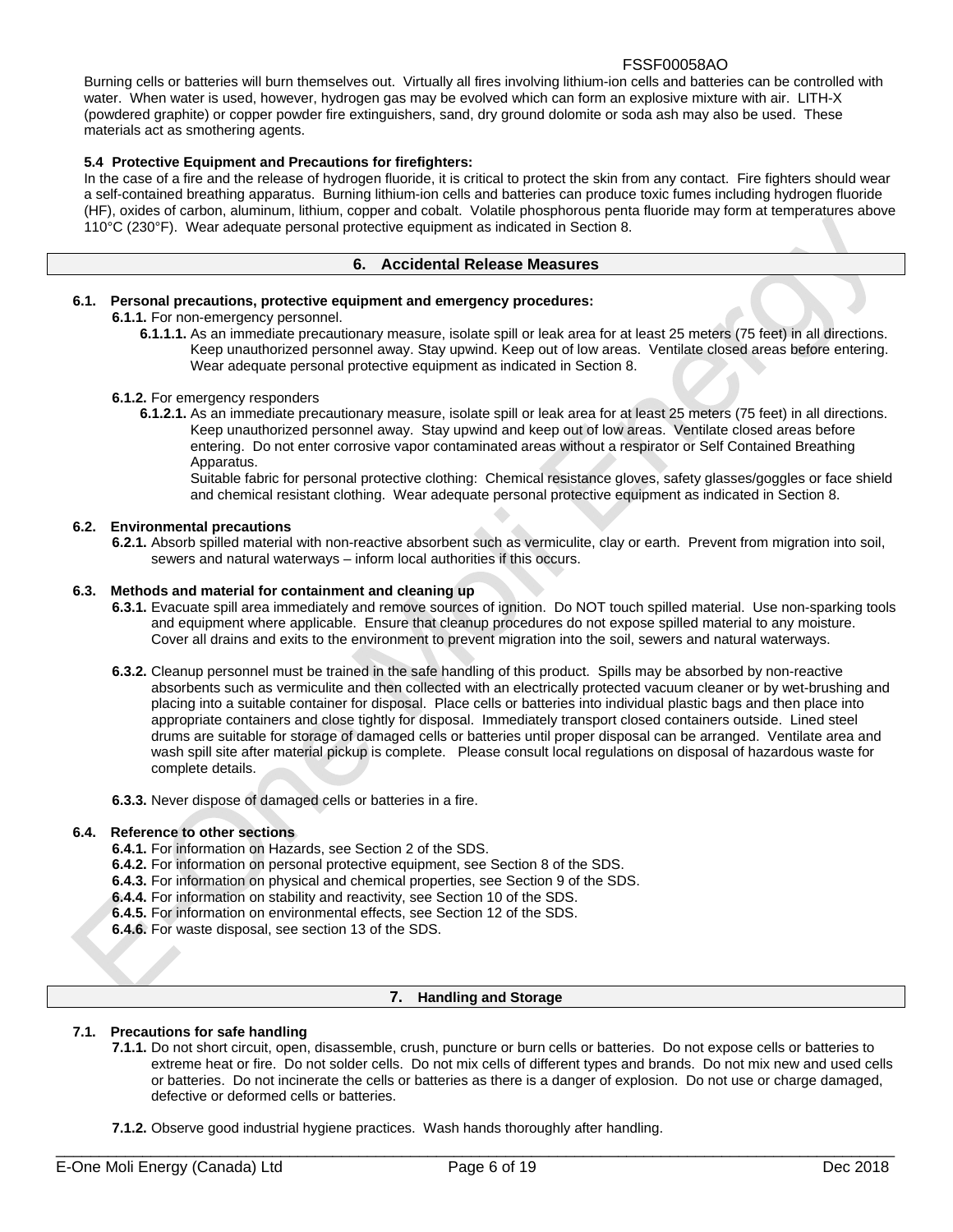## **7.2. Conditions for safe storage, including any incompatibilities**

**7.2.1. Conditions for safe storage:** Store in a cool, dry, well-ventilated area, out of direct sunlight and away from heat and ignition sources. To minimize any adverse effects on cell and/or battery performance, it is recommended that the cells and/or batteries be kept at room temperature (25°C +/- 5°C). Elevated temperatures can result in shortened cell and/or battery life. Keep out of reach of children. Store away from incompatible materials, see Section 10 of the SDS.

**7.2.2. Incompatibilities:** Water, strong oxidizing agents, strong reducing agents, strong acids and strong alkalis.

#### **7.3. Specific end use(s)**

**7.3.1.** Rechargeable Lithium-ion cell for single cell or Multi-cell lithium-ion battery packs. For use as a battery based power supply.

#### **7.4. Links to other Sections**

- **7.4.1.** For information on recommended uses, see Section 1 of this SDS.
- **7.4.2.** For information on accidental release measures, see Section 6 of this SDS.
- **7.4.3.** For information on personal protective equipment, see Section 8 of this SDS.
- **7.4.4.** For information on physical and chemical properties, see Section 9 of this SDS.
- **7.4.5.** For information on stability and reactivity, see Section 10 of this SDS.
- **7.4.6.** For information on toxicological information, see Section 11 of this SDS.
- **7.4.7.** For information on environmental effects, see Section 12 of this SDS.
- **7.4.8.** For information on transport hazard classes, see Section 14 of this SDS.

#### **8. Exposure Controls, Personal Protection**

## **8.1. Exposure Control Measures**

- **8.1.1. Exposure Limit Values:** Airborne exposures to hazardous substances are not expected when the cells or batteries are used for their intended purposes. Exposure standards are not applicable to the sealed articles.
- **8.1.2. Biological Monitoring:** Not applicable.
- **8.1.3. Control Banding:** Not applicable.
- **8.1.4. Recommended monitoring procedures**: Follow standard monitoring procedures.
- **8.1.5. Derived no-effect level (DNEL):** Not applicable.
- **8.1.6. Derived minimal effect level (DMEL):** Not applicable.
- **8.1.7. Predicted no-effect concentrations (PNECs):** Not applicable.

#### **8.2. Engineering Controls**

- **8.2.1. Engineering Controls:** Special ventilation is not required when using these products in normal use scenarios.
- Ventilation is required if there is leakage from the cell or battery.
- **8.2.2. Individual Protection Measures** 
	- **8.2.2.1. Eye and Face protection:** Eye protection is not required when handling cells or batteries during normal use. Wear chemical resistant safety glasses/goggles or face shield if handling a leaking or ruptured cell or battery.
	- **8.2.2.2. Skin (Hand) protection:** Hand protection is not required when handling the cell or battery during normal use. Chemical resistant gloves are recommended when dealing with a leaking or ruptured cell or battery.
	- **8.2.2.3. Skin (clothing) protection:** Skin protection is not required when handling the cell or battery during normal use. Wear long sleeved clothing to avoid skin contact if handling a leaking or ruptured cell or battery. Soiled clothing should be washed with detergent prior to re-use.
	- **8.2.2.4. Respiratory protection:** During routine operation, a respirator is not required. However, if dealing with an electrolyte leakage and irritating vapors are generated, an approved half face inorganic vapor and gas/acid/particulate respirator is required.
	- **8.2.2.5. Thermal Protection:** Not applicable.
	- **8.2.2.6. Other Protective Equipment:** Have a safety shower or eye wash station readily available
- **8.2.3. Hygiene Measures:** Do not eat, drink or smoke in work areas. Avoid storing food, drink or tobacco near the product. Practice and maintain good housekeeping.
- **8.2.4. Environmental exposure controls:** Avoid release to the environment.

.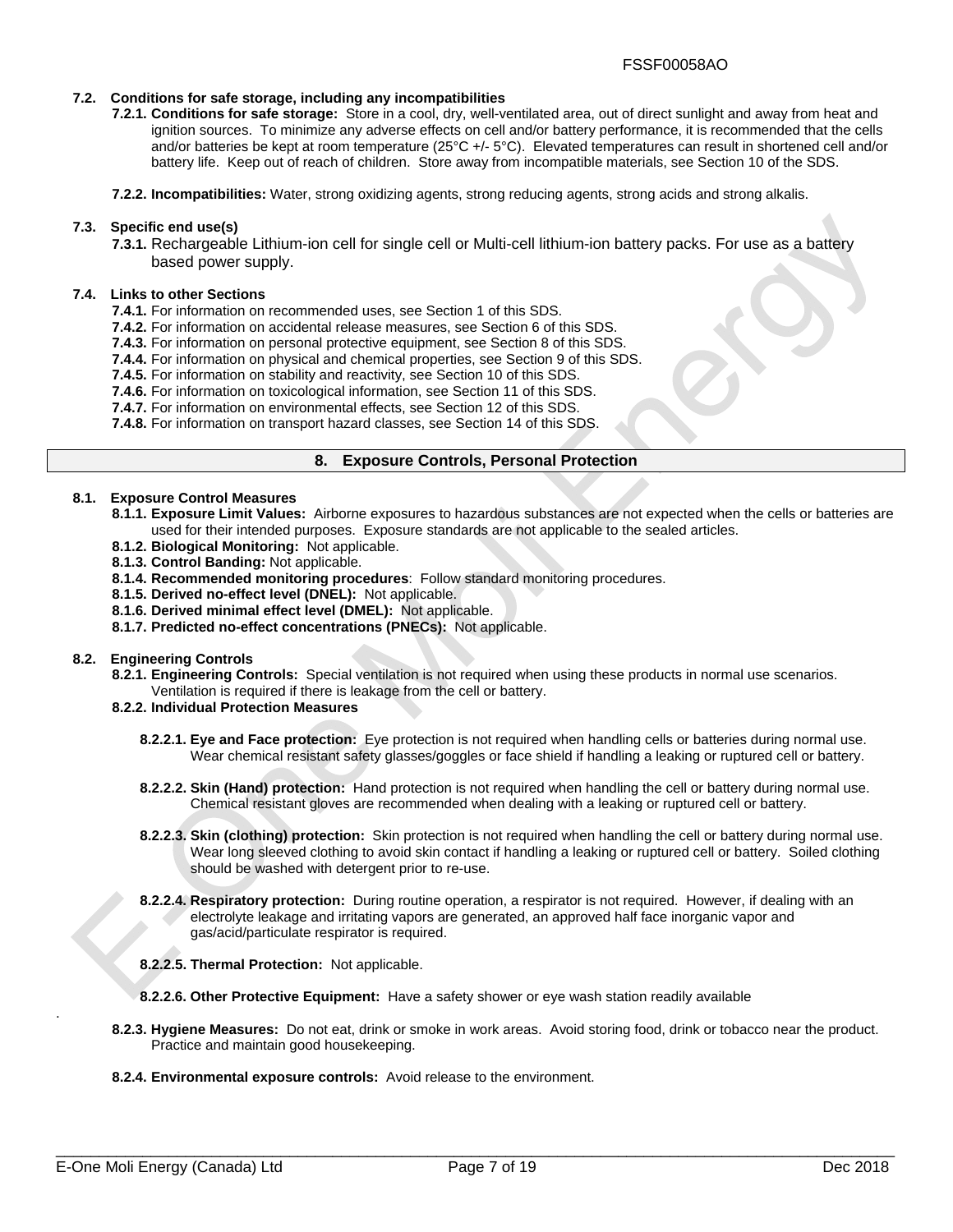FSSF00058AO Respiratory Protection | Hand Protection | Eye Protection | Other In all fire situations, use selfcontained breathing apparatus. In the event of leaking or ruptured cells or batteries, wear gloves. Safety glasses are recommended in case of leaking or ruptured cells or batteries. In the event of leaking or ruptured cells or batteries, wear protective clothing.

**Table 4** 

| <b>Physical and Chemical Properties</b><br>9.                        |                      |                                            |                 |  |
|----------------------------------------------------------------------|----------------------|--------------------------------------------|-----------------|--|
| <b>Physical State:</b>                                               | Solid, Sealed Unit*  | Vapor Pressure (mm Hg @ 20°C):             | Not Applicable* |  |
| Appearance:                                                          | Cell or Battery Pack | <b>Vapor Density:</b>                      | Not Applicable* |  |
| pH:                                                                  | Not Applicable*      | <b>Solubility in Water:</b>                | Insoluble       |  |
| <b>Relative Density:</b>                                             | Not Applicable*      | <b>Water/Oil distribution coefficient:</b> | Not Applicable* |  |
| <b>Boiling Point:</b>                                                | Not Applicable*      | <b>Odor Type:</b>                          | Odorless        |  |
| <b>Melting Point:</b>                                                | Not Applicable*      | <b>Odor Threshold:</b>                     | Not Applicable* |  |
| <b>Viscosity:</b>                                                    | Not Applicable*      | <b>Evaporation Rate:</b>                   | Not Applicable* |  |
| <b>Oxidizing Properties:</b>                                         | Not Applicable*      | Auto Ignition Temperature (°C):            | Not Applicable* |  |
| Flash Point and Method (°C):                                         | Not Applicable*      | Flammability Limits (%):                   | Not Applicable* |  |
| <b>Octanol/Water Partition Coefficient:</b><br>77 - L. L. - <i>P</i> | Not Applicable*      | <b>Decomposition Temperature:</b>          | $90^{\circ}$ C  |  |

#### Table 5

# **10. Stability and Reactivity**

## **10.1. Stability and Reactivity**

- **10.1.1. Reactivity:** The cells or batteries do not pose any further reactivity hazards other than those listed in the following sub-sections.
- **10.1.2. Chemical Stability:** The cells or batteries are stable under normal ambient and anticipated conditions of use, storage and transport.
- **10.1.3. Possibility of hazardous reactions:** Keep away from water, strong oxidizing agents, strong reducing agents, strong acids and strong alkalis. Reaction of the leaking electrolyte materials with water may produce flammable and explosive hydrogen gas as well as corrosive hydrogen fluoride gas. Hazardous polymerization does not occur.
- **10.1.4. Conditions to avoid:** Avoid exposing the cells or batteries to fire or temperatures above 80°C. Do not disassemble, crush, short circuit, puncture, immerse in liquid, burn, expose to flame or install with incorrect polarity. Avoid mechanical, physical or electrical abuse.

**10.1.5. Incompatible materials**: Do not immerse in water or other high conductivity liquids.

**10.1.6. Hazardous decomposition products:** May decompose to produce hydrogen fluoride, phosphorus oxides, sulfur oxides, sulfuric acid, lithium hydroxide, carbon monoxide and carbon dioxide.

# **10.2.** Links to other Sections

- **10.2.1.** For information on Hazards, see Section 2 of this SDS.
- **10.2.2.** For information on fighting fires, see Section 5 of this SDS.
- **10.2.3.** For information on accidental release, see Section 6 of this SDS.
- **10.2.4.** For information on handling and storage, see Section 7 of this SDS.
- **10.2.5.** For information on disposal, see Section 13 of this SDS.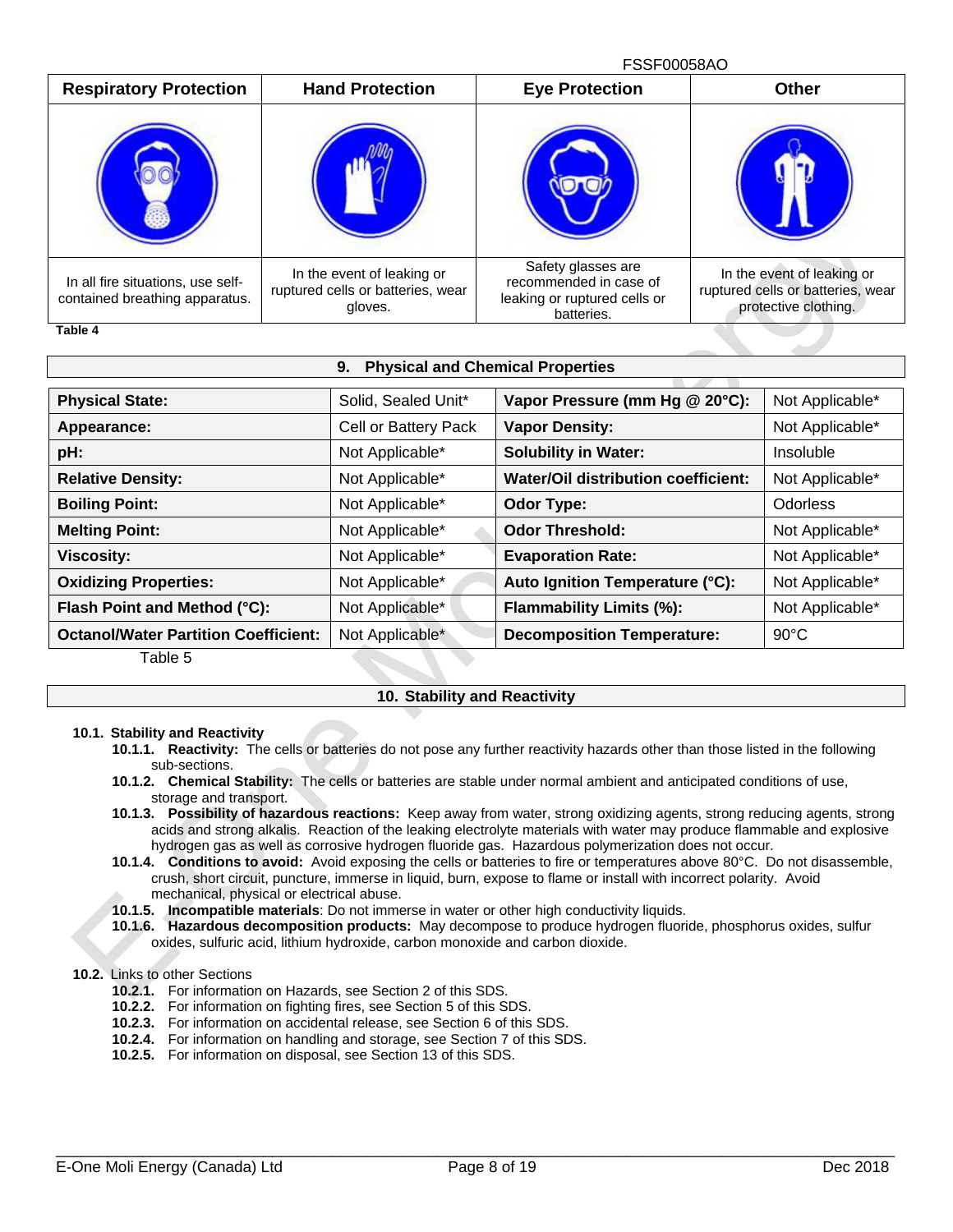#### **11.1. Information on toxicological effects:**

The hazardous components of the cell or battery are contained within a sealed unit. Under recommended use conditions, the electrode materials and liquid electrolyte are non-reactive provided that the cell or battery integrity remains and the seals remain intact. The potential for exposure should not exist unless the battery leaks, is exposed to high temperature or is mechanically, electrically or physically abused/damaged. **The following toxicology data is in respect to if a person comes into contact with the electrolyte.**

#### **11.2. Acute Toxicity:**

- **11.2.1. Swallowed:** The electrolyte contained within the cell or battery is a corrosive liquid. Ingestion of this electrolyte would be harmful. Swallowing may result in nausea, vomiting, diarrhea, abdominal pain and chemical burns to the gastrointestinal tract. During normal usage ingestion should not be a means of exposure.
- **11.2.2. Eye:** The electrolyte contained within the cell or battery is a corrosive liquid and it is expected that it would cause irreversible damage to the eyes. Contact may cause corneal burns. Effects may be slow to heal after eye contact. Correct handling procedures incorporating appropriate eye protection should minimize the risk of eye irritation.
- **11.2.3. Skin:** The electrolyte contained within the cell or battery is a corrosive liquid and it is expected that it would cause skin burns or severe irritation to the skin if not washed off immediately. Correct handling procedures should minimize the risk of skin irritation. People with pre-existing skin conditions, such as dermatitis, should take extreme care so as not to exacerbate the condition.
- **11.2.4. Inhaled:** Inhalation of vapors from a leaking cell or battery is expected to cause severe irritation of the mouth and upper respiratory tract with a burning sensation, pain, burns and inflammation in the nose and throat; there may also be coughing or difficulty breathing.
- **11.3. Skin Corrosion/Irritation:** The electrolyte contained within the cell or battery is classified as a corrosive liquid and is expected to exhibit Dermal Corrosivity/Irritation.
- **11.4. Serious Eye Damage/Irritation:** The electrolyte contained within the cell or battery is classified as a corrosive liquid and is expected to exhibit serious Damage/Corrosivity.
- **11.5. Respiratory or Skin Sensitization:** The electrolyte contained within the cell or battery is not expected to be a skin sensitizer according to OECD test 406, based on the available data and the known hazards of the components. The electrolyte contained within the cell or battery is not expected to be a respiratory tract sensitizer, based on the available data and the known hazards of the components.
- **11.6. Germ Cell Mutagenicity:** The electrolyte contained within the cell or battery is not expected to be mutagenic according to test such as OECD tests 471, 475, 476, 478 and 479, based on the available data and the known hazards of the components.
- **11.7. Carcinogenicity:** The electrolyte contained within the cell or battery is not expected to be a carcinogen. The cathode contains Cobalt and Nickel components. These components are classified as IARC 2B – possibly carcinogenic to humans, however they do not pose a threat when contained in the cell or battery sealed unit.
- **11.8. Reproductive Toxicity:** The electrolyte contained within the cell or battery is not expected to be a reproductive hazard according to test such as OECD tests 414 and 421, based on the available data and the known hazards of the components.
- **11.9. Specific Target Organ Toxicity (STOT) – Single Exposure:** The electrolyte contained within the cell or battery is corrosive and is expect to cause respiratory irritation by inhalation. Inhalation of vapors may lead to severe irritation of the mouth and upper respiratory tract with a burning sensation, pain, burns and inflammation in the nose and throat; there may also be coughing or difficulty breathing.
- **11.10.Specific Target Organ Toxicity (STOT) – Repeated Exposure:** The cells or batteries are not expected to cause organ damage from prolonged or repeated exposure according to tests such as OECD tests 410 and 412, based on the available data and the known hazards of the components.
- **11.11.Aspiration Hazard:** The cells or batteries are not classified as an aspiration hazard, based on the available data and the known hazards of the components. However, due to the corrosive nature of the product if swallowed, do NOT induce vomiting. If vomiting has occurred after ingestion the person should be observed to ensure that aspiration into the lungs has not occurred and assessed for chemical burns to the gastrointestinal and respiratory tracts.
- **11.12. Other Information:** No additional data is available.

#### **11.13.Links to other sections.**

- **11.13.1.** For information on hazards, see Section 2 of this SDS.
- **11.13.2.** For information on first aid, see Section 4 of this SDS.
- **11.13.3.** For information on accidental release, see Section 6 of this SDS.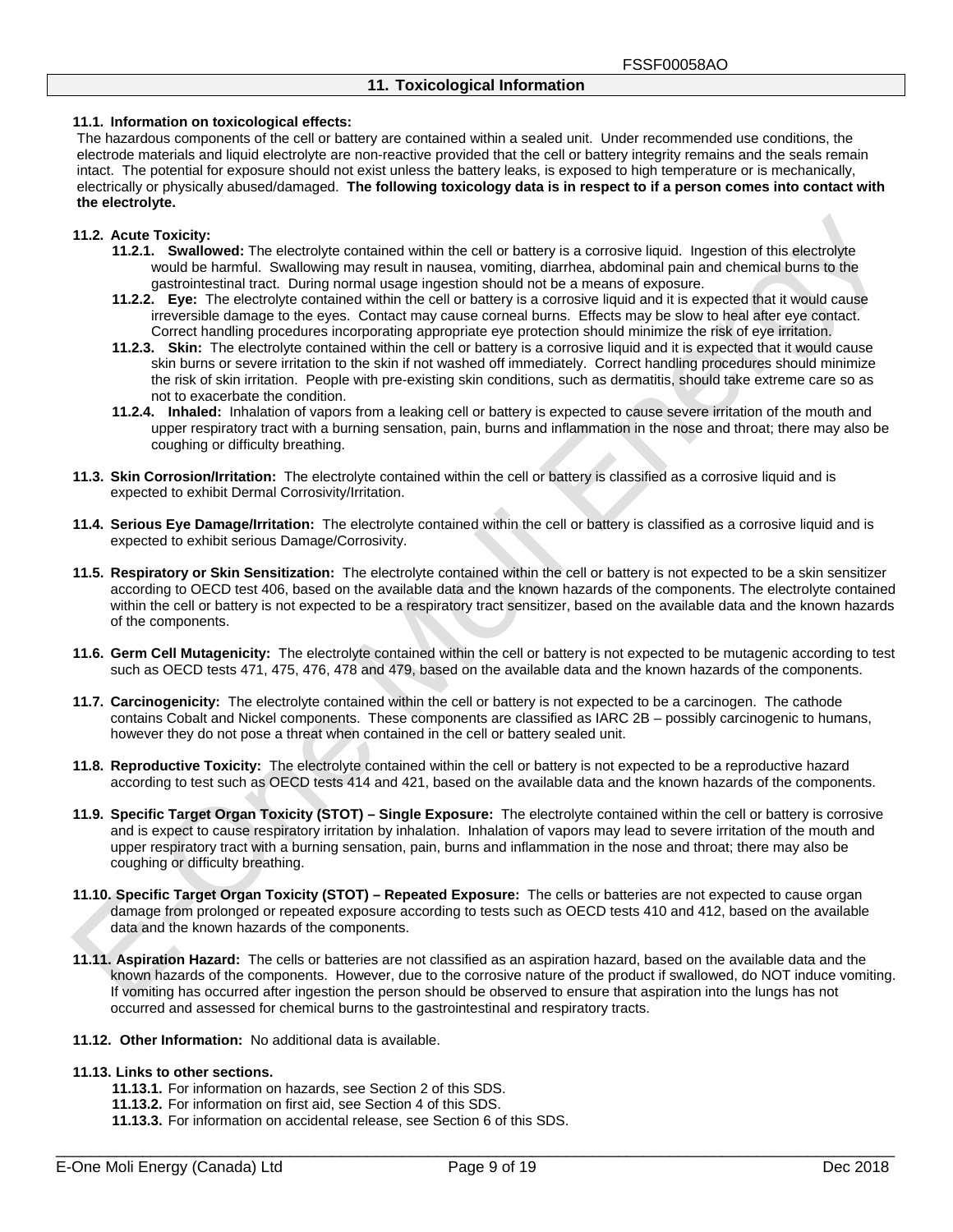- **11.13.4.** For information on handling and storage, see Section 7 of this SDS.
- **11.13.5.** For information on exposure controls and personal protection, see Section 8 of this SDS.
- **11.13.6.** For information on the physical and chemical properties, see Section 9 of this SDS.
	- **11.13.7.** For information on disposal, see Section 13 of this SDS.
- **11.13.8.** For information on transport hazard classes, see Section 14 of this SDS.
- **11.13.9.** For information on regulatory, see Section 15 of this SDS.

# **12. Ecological Information**

- **12.1. Ecotoxicity:** The sealed cell or battery does not pose an Ecotoxicity hazard. Cells or batteries under normal use conditions pose no ecotoxicity hazard. In the case of a broken or damaged cell or battery and leakage of the electrolyte, it will react with water and potentially cause damage to flora and fauna if not disposed of properly. See Section 13 of this SDS for proper disposal considerations.
- **12.2. Persistence and degradability:** There is currently no data available.
- **12.3. Bio accumulative potential:** There is currently no data available.
	- **12.3.1. Partition coefficient n-octanol/water (log Kow):** Not applicable.
	- **12.3.2. Bio concentration factor (BCF):** Not available.
- **12.4. Mobility in soil:** There is currently no data available.
- **12.5. Results of PBT and vPvB assessment:** Not a PBT or vPvB substance or mixture.
- **12.6. Other adverse effects:** Solid cells and batteries released into the natural environment will slowly degrade and may release harmful or toxic substances. Cells and batteries are not intended to be released into water or on land but should be disposed or recycled according to local regulations. See section 13 of this SDS for Disposal Considerations.

# **12.7. Links to other Sections.**

- **12.7.1.** For information on accidental release, see Section 6 of this SDS.
- **12.7.2.** For information on disposal, see Section 13 of this SDS.
- **12.7.3.** For information on transport hazard classes, see Section 14 of this SDS.

# **13. Disposal Considerations**

**13.1. Waste treatment methods:** Cell and battery recycling is encouraged. Cells and batteries should not be released into the environment, do **NOT** dump into any sewers, on the ground or into any body of water. Do not dispose of in fire. Used cells and batteries should be stored in their original packaging, a plastic bag or with their terminals/contacts taped to minimize the potential for short-circuiting to occur. Cells and batteries should be fully discharged before being sent for recycling. Do not store used cells or batteries near heat sources, chemicals or food. Do not store or transport used lithium-ion cells or batteries with lead acid batteries as they have different regulatory requirements. Do not break open or damage lithium-ion cells or batteries prior to disposal. Care should be taken at all times to ensure that used cells or batteries are not damaged during storage or transport. Store material for disposal as indicated in Section 7 Handling and Storage.

#### **13.2. Classification of the waste to comply with Waste Regulations.**

- **13.2.1. Canada:** Spent cells and batteries are not considered hazardous waste. Cells and batteries involved in a fire may be considered to be hazardous waste. Dispose of in accordance with local, provincial and federal laws and regulations. Consult the Canadian Environmental Protection Act for additional details. BC, MN, ON and QC have regulated the collection of waste batteries, contact your provincial and local government for more details.
- **13.2.2. USA:** Spent cells and batteries are not considered hazardous waste. Cells and batteries involved in a fire may be considered to be hazardous waste. Dispose of in accordance with local, state and federal laws and regulations. Consult universal/hazardous waste regulations for further information regarding disposal of spent batteries. If a cell or battery is leaking/broken open, consult hazardous waste regulations under US EPA Resource Conservation and Recovery Act (RCRA), waste code: D003 (reactivity).

AR, CT, IN, KY, LA, MS, NC, ND, NH, NM, ME, MI, NC, ND, SC, SD, TX, UT, VA, and WY have state battery recycling requirements in effect. CA, FL, IA, MD, MN, NJ, NY and VT require battery producers to offer or fund battery recycling. Consult state and local regulations for further disposal requirements.

- **13.2.3. Australia:** Spent cells and batteries must be taken for recycling or disposal at an appropriate collection depot by suitably licensed contractors in accordance with government regulations.
- **13.2.4. EU:** Waste must be disposed of in accordance with relevant EC Directives and national, regional and local environmental control regulations. For disposal within the EC, the appropriate code according to the European Waste Catalogue (EWC) should be used. See Directive 2006/66/EC of the European Parliament and of the Council of 6 September 2006 on batteries and accumulators and waste batteries and accumulators.
	- **13.2.4.1. EU Waste Code:** 16 06 05 other batteries and accumulators.
- **13.2.5. Taiwan:** Cells and batteries are not considered hazardous waste. Cells and batteries should be recycled at an appropriate collection site in accordance with government regulations.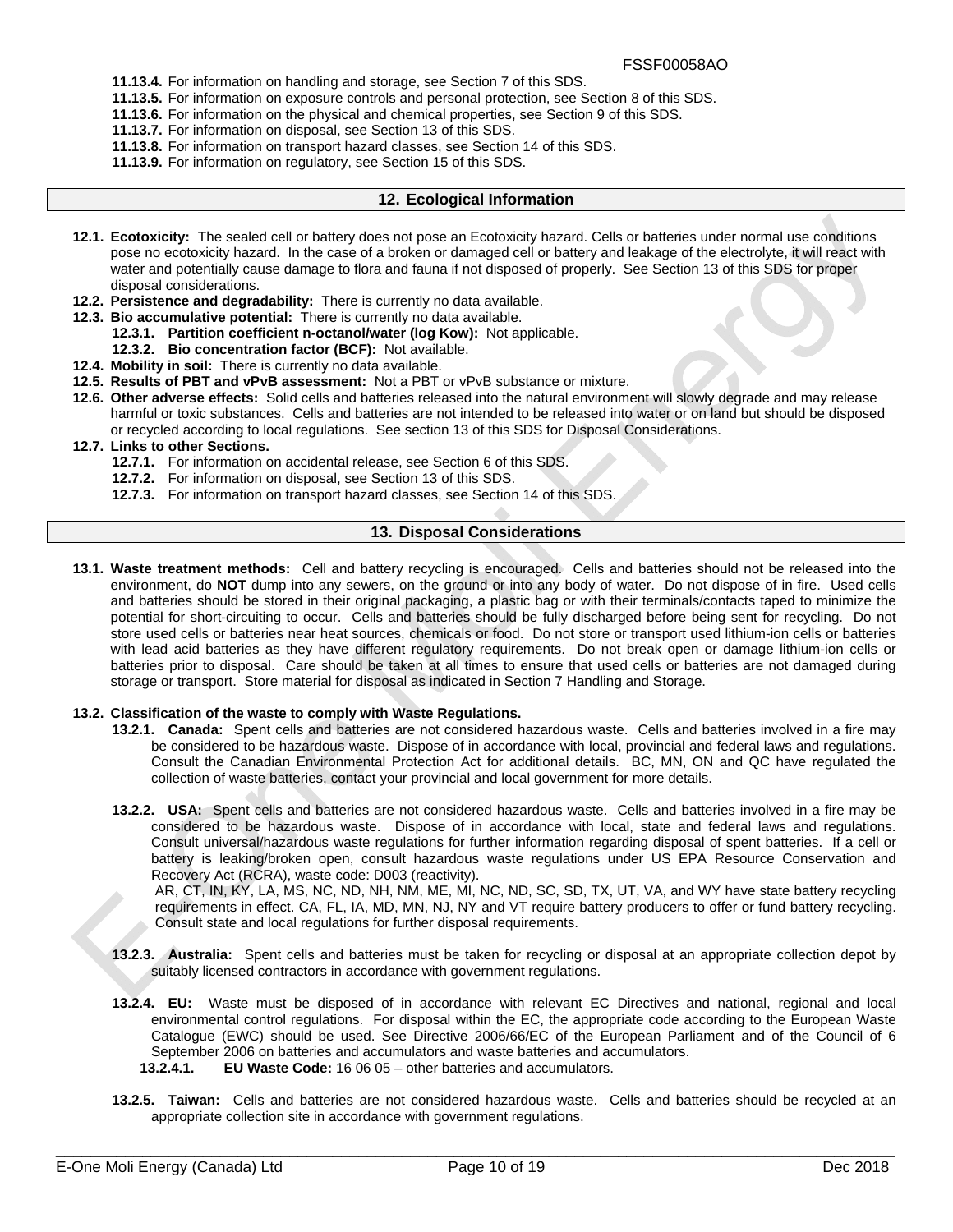- **13.2.6. Japan:** Recycling of spent lithium-ion cells and batteries is regulated by the Wastes Disposal and Public Cleaning Law and the Law for Promotion of Effective Utilization of Resources, cells and batteries should be recycled at a JBRC (Japan Battery Recycling Center) approved facility.
- **13.2.7. Brazil:** Lithium-ion cells and batteries should be recycled according to the National Solid Waste Policy (PNRS) of CONAMA in compliance with the directives and regulations of the National System for Environment (SISNAMA).
- **13.2.8. Malaysia:** Lithium-ion cells and batteries are considered scheduled wastes and must be sent to a proper collection, treatment, recycling and disposal center.

# **13.2.8.1. Scheduled Waste Code: SW103**

- **13.3. Classification of the waste to comply with Transport Regulations:** Spent lithium-ion cells and batteries are not considered hazardous waste. Lithium-ion cells and batteries involved in a fire may be considered to be hazardous waste and should be classified as such. Damaged lithium-ion cells and batteries are explicitly prohibited from transport by air.
- **13.4. Classification of Packaging materials:** Unsoiled excess packaging should be disposed of according to any applicable recycling regulations and is not considered hazardous waste. Soiled packaging or packaging exposed to the interior of a lithium-ion cell or battery pack should be considered hazardous waste and disposed of according to local hazardous waste rules and regulations.

## **14. Transport Information**

Lithium-ion cells and batteries are regulated for land, sea and air transportation. It is recommended that Lithium-ion cells and batteries should not be fitted to equipment during transportation. **Note:** Cells and Batteries must always be protected against short-circuiting during transport. Special precautions should be undertaken when damaged or defective cells and batteries are transported. You must contact the manufacturer before transporting damaged or defective cells and batteries. It is prohibited to carry defective or damaged cells and batteries by air.

E-One Moli Energy cells and batteries are designed to comply with all applicable shipping regulations as prescribed by industry and legal standards which include compliance with the UN Recommendations on the Transport of Dangerous Goods, IATA Dangerous Goods Regulations, U.S. DOT regulations for the safe transport of lithium-ion batteries, the International Maritime Dangerous Goods Code and the Canadian Transport of Dangerous Goods regulations.

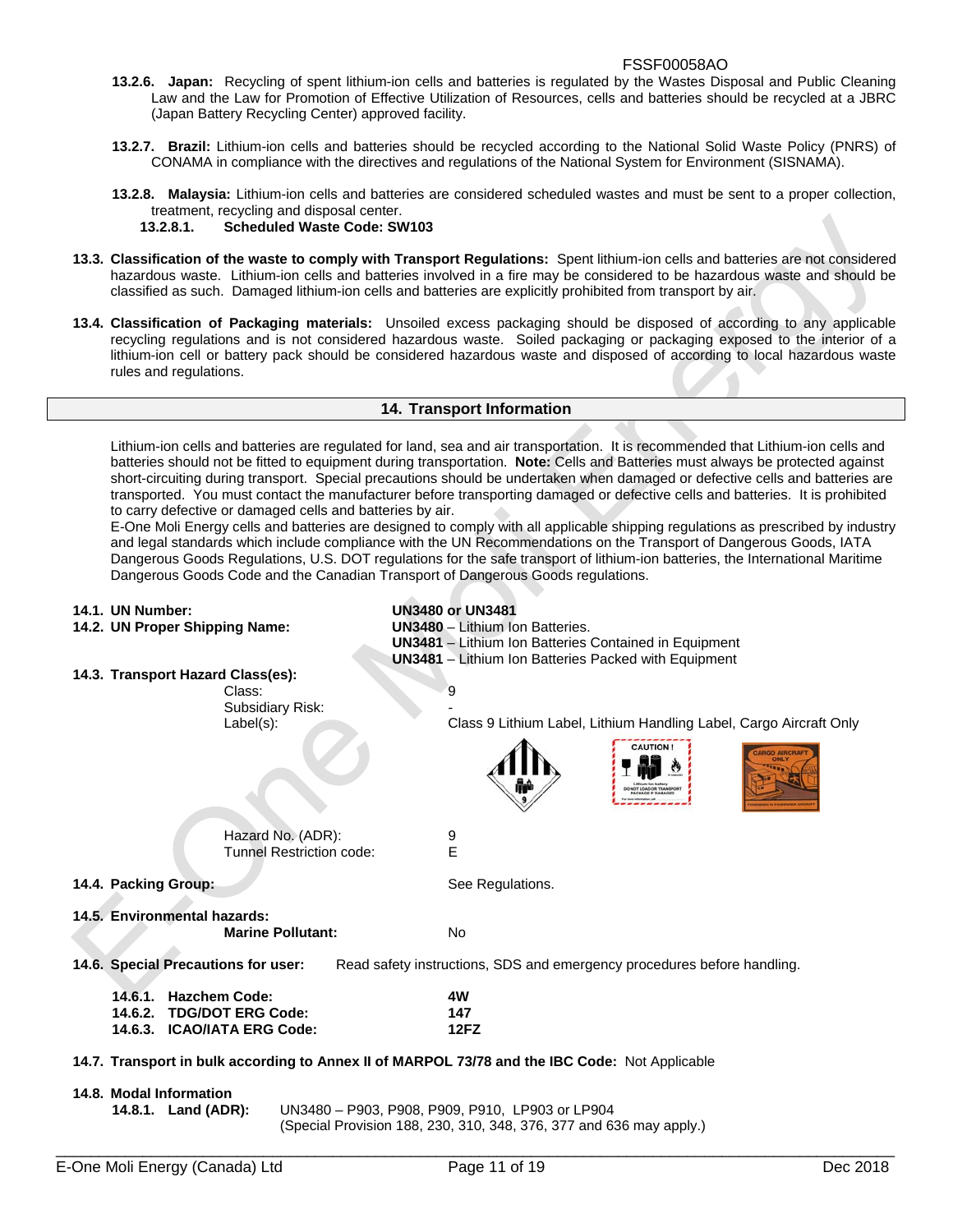|                     | UN3481 - P903, P908, P909, P910, LP903 or LP904                                                   |
|---------------------|---------------------------------------------------------------------------------------------------|
|                     | (Special Provision 188, 230, 310, 348, 360, 376, 377 and 636 may apply.)                          |
| 14.8.2. Land (RID): | UN3480 - P903, P908, P909, P910, LP903 or LP904                                                   |
|                     | (Special Provision 188, 230, 310, 348, 376, 377 and 636 may apply.)                               |
|                     | UN3481 - P903, P908, P909, LP903 or LP904                                                         |
|                     | (Special Provision 188, 230, 348, 360, 376, 377 and 636 may apply.)                               |
| 14.8.3. Land (ADN): | UN3480 - P903, P908, P909, P910, LP903 or LP904                                                   |
|                     | (Special Provision 188, 230, 310, 348, 376, 377 and 636 may apply.)                               |
|                     | UN3481 - P903, P908, P909, P910, LP903 or LP904                                                   |
|                     | (Special Provision 188, 230, 310, 348, 360, 376, 377 and 636 may apply.)                          |
| 14.8.4. Land (TDG): | UN3480 – Special Provision 34, 123, 137, 138 and 159 may apply.                                   |
|                     | UN3481 – Special Provision 34, 123, 137, 138 and 159 may apply.                                   |
| 14.8.5. Sea (IMDG): | UN3480 and UN3481 - P903, P908 or P910                                                            |
|                     | (Special provision 188, 230, 310, 348, 376, 377 and 384 may apply.)                               |
|                     | EmS: F-A, S-I; Stowage Category A, Stowage code: SW19                                             |
|                     | IMDG Code: 9033                                                                                   |
| 14.8.6. Air (IATA): | UN3480 - PI965, PI966 or PI967                                                                    |
|                     |                                                                                                   |
|                     | (Special Provision A88, A99, A154, A164, A183, A206 and A802 may apply).<br>ERG Code: 9F          |
|                     | Lithium ion cell or batteries - Lithium ion batteries in compliance with Packing Instruction 965. |
|                     | Lithium ion cell or batteries packed with equipment - Lithium ion batteries in compliance with    |
|                     | Packing Instruction 966.                                                                          |
|                     | Lithium ion cell or batteries contained in equipment - Lithium ion batteries in compliance with   |
|                     | Packing Instruction 967.                                                                          |
|                     |                                                                                                   |

Molicel products listed under this SDS will conform to various sections of the packing instructions based on the contents, packaging and mode of the shipment. Please see the shipping documents for complete details for individual shipments. This document is not intended to replace or authorize shipments of lithium-ion cells; it is intended as a guide for use by trained individuals.

# **15. Regulatory Information**

# **15.1. Safety, health and environmental regulations/legislation specific for the substance or mixture:**

# **15.1.1. International Information**

- **15.1.1.1. Montreal Protocol:** Not applicable
- **15.1.1.2. Stockholm Convention:** Not applicable
- **15.1.1.3. Rotterdam Convention:** Not applicable
- **15.1.1.4. Basel Convention:** Not applicable
- **15.1.1.5. Marpol Convention:** Not applicable
- **15.1.1.6. UN Transportation of Dangerous Goods:** All cells and batteries have passed the applicable testing.

## **15.1.2. Canadian Federal, Provincial and Territorial Regulations:**

These products have been classified in accordance with the hazard criteria of the Controlled Products Regulations and the SDS contains all the information required by the Controlled Products Regulations.

**WHMIS Classification:** Not Controlled, manufactured article.

**New Substance Notification Regulations:** Lithium hexafluorophosphate and Ethyl Methyl Carbonate are listed on the Non-Domestic Substance List (NDSL). All other ingredients in the product are listed, as required, on Canada's Domestic Substances List (DSL).

**National Pollutant Release Inventory (NPRI) and Ontario Regulation 127/01 Substances:**

 Copper, CAS#7440-50-8, 9-18% w/w Manganese, CAS#7439-96-5, 20-50% w/w Nickel, CAS#7440-02-0, 20-50% w/w

**British Columbia, Manitoba, Ontario and Quebec require all manufacturers of consumer batteries to participate in a stewardship plan to provide free collection and recycling of consumer batteries that they produce. Recycling is encouraged in all Provinces and Territories.**

#### **15.1.3. United States Federal and State Regulations:**

**TSCA Status:** All ingredients in these products are listed on the TSCA inventory.

**OSHA:** These products do not meet criteria as per Part 1910.1200, manufactured article.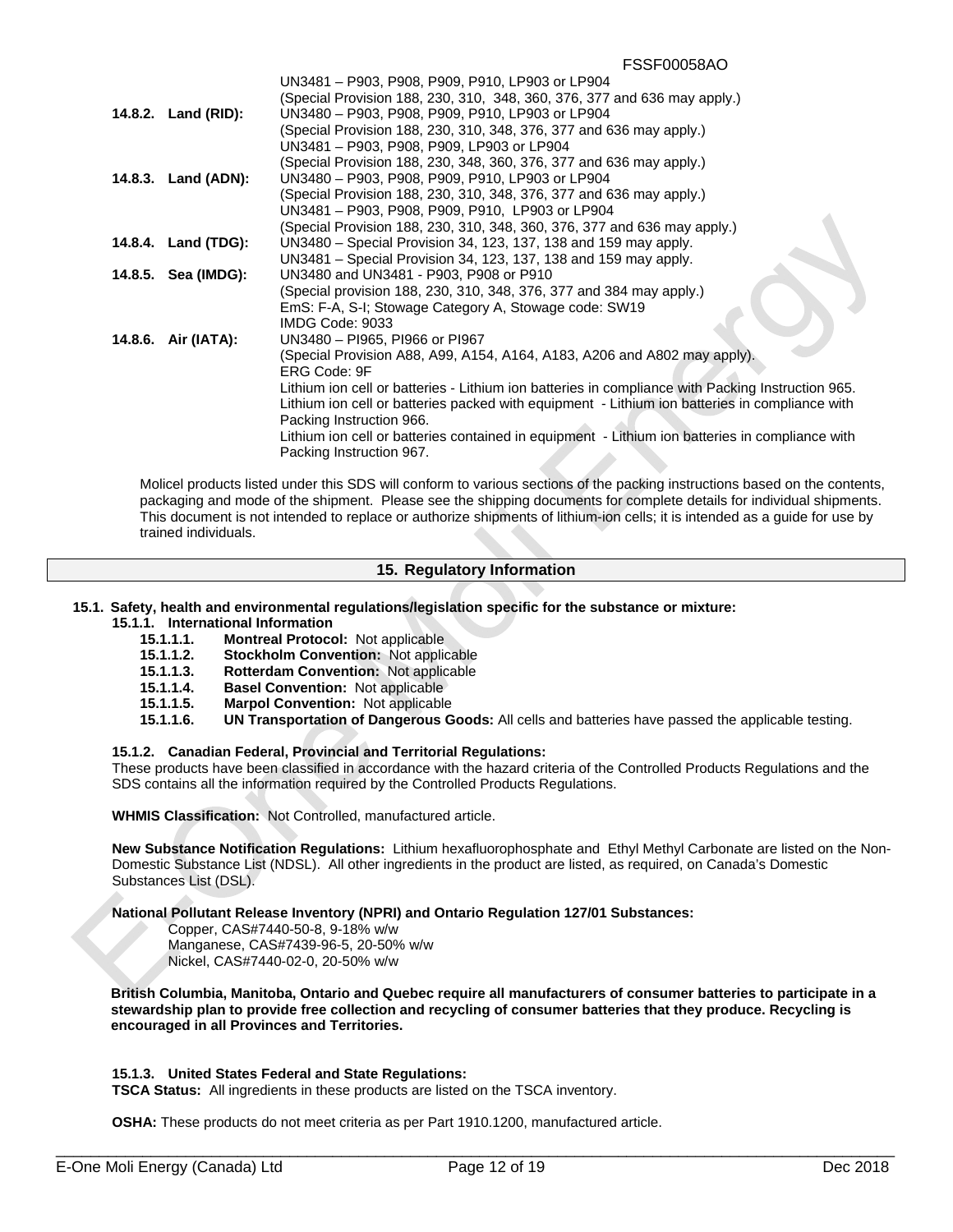#### **SARA EPA Title III:** None.

**Sec. 302/304:** None.

**Sec. 311/312:** None.

**Sec. 313:** Supplier Notification : This Product Contains a toxic chemical or chemicals subject to the reporting requirements of section 313 of (Title) III of the Superfund Amendments and Reauthorization Act of 1986 and 40 CFR Part 372. Supplier notification requirement does not apply to batteries that are considered consumer products.

| <b>CAS</b> | % by weight |
|------------|-------------|
| 7429-90-5  | 17-27       |
| 7440-50-8  | $9 - 18$    |
| 7782-42-5  | $13 - 18$   |
| 12190-79-3 | 20-50       |
| 21324-40-3 | $1 - 5$     |
|            |             |

**CERCLA RQ:** Lithium Cobaltite (CAS 12190-79-3), Copper (CAS 7440-50-8), Nickel (CAS 7440-02-0).

**US EPA Waste Code**: D003 (reactivity) – damaged and leaking cell or battery only.

**State of California: Rechargeable Battery Recycling Act – Division 30, Part 3, Chapter 8.4 of the Public Resource Code**. Consumers must recycle all single use batteries or take them to a household hazardous waste disposal facility, a universal waste hander or an authorized recycling facility.

## **California Proposition 65-Safe Drinking water and toxic enforcement act.**

E-One Moli Energy products and packaging may contain chemicals known to the state of California to cause cancer or birth defects or other reproductive harm. E-One Moli Energy has chosen to provide a warning based on its knowledge about the possible presence of one or more listed chemicals without attempting to evaluate the exposure. With E-One Moli Energy products, the exposure may be negligible or well within the "no significant risk" range, however, out of an abundance of caution, E-One Moli Energy has elected to provide a proposition 65 warning for California residents.

**State of Minnesota: Rechargeable Battery and Products Law** – Rechargeable batteries and products with non-removable batteries cannot be disposed as mixed municipal waste.

**State of New York: Rechargeable Battery Law** – It is illegal to dispose of rechargeable batteries in the state of New York as solid waste.

#### **15.1.4. Australia and New Zealand**

**SUSMP:** Not applicable

**AICS:** All ingredients are on the AICS list.

**HSNO Approval number:** Not applicable

**HSNO Group Title:** Not applicable

# **NOHSC:10008 Risk Phrases:** R34 - Causes Burns.

**NOHSC:1008 Safety Phrases:** 

S1 – Keep locked up.

S2 – Keep out of reach of children.

S23 – Do not breathe vapor.

S24/25 – Avoid contact with skin and eyes.

S26 – In case of contact with eyes, rinse immediately with plenty of water and seek medical advice.

S27/28 – After contact with skin, take off immediately all contaminated clothing and wash immediately with plenty of water.

S36/37/39 – Wear suitable protective clothing, gloves and eye/face protection.

S56 – Dispose of this material and its container at hazardous waste or special waste collection point.

S62 – If swallowed, DO NOT induce vomiting: seek medical advice immediately and show this container or label.

S64 – If swallowed, rinse mouth with water (Only if the person is conscious).

**AS/NZS 5139:** Not Applicable

#### **15.1.5. EC Classification for the Substance/Preparation:**

These products are not classified as hazardous according to Regulation (EC) No. 1272/2008. Keep out of the reach of children.

## **15.1.5.1. EU Regulations:**

Regulation (EC) No. 1005/2009 on substances that deplete the ozone layer, Annex I: Not listed.

Regulation (EC) No. 1005/2009 on substances that deplete the ozone layer, Annex II: Not listed.

Regulation (EC) No. 850/2004 on persistent organic pollutants, Annex I as amended: Not listed.

Regulation (EC) No. 689/2008 concerning the export and import of dangerous chemicals, Annex I, part 1 as amended: Not listed.

Regulation (EC) No. 689/2008 concerning the export and import of dangerous chemicals, Annex I, part 2 as amended: Not listed.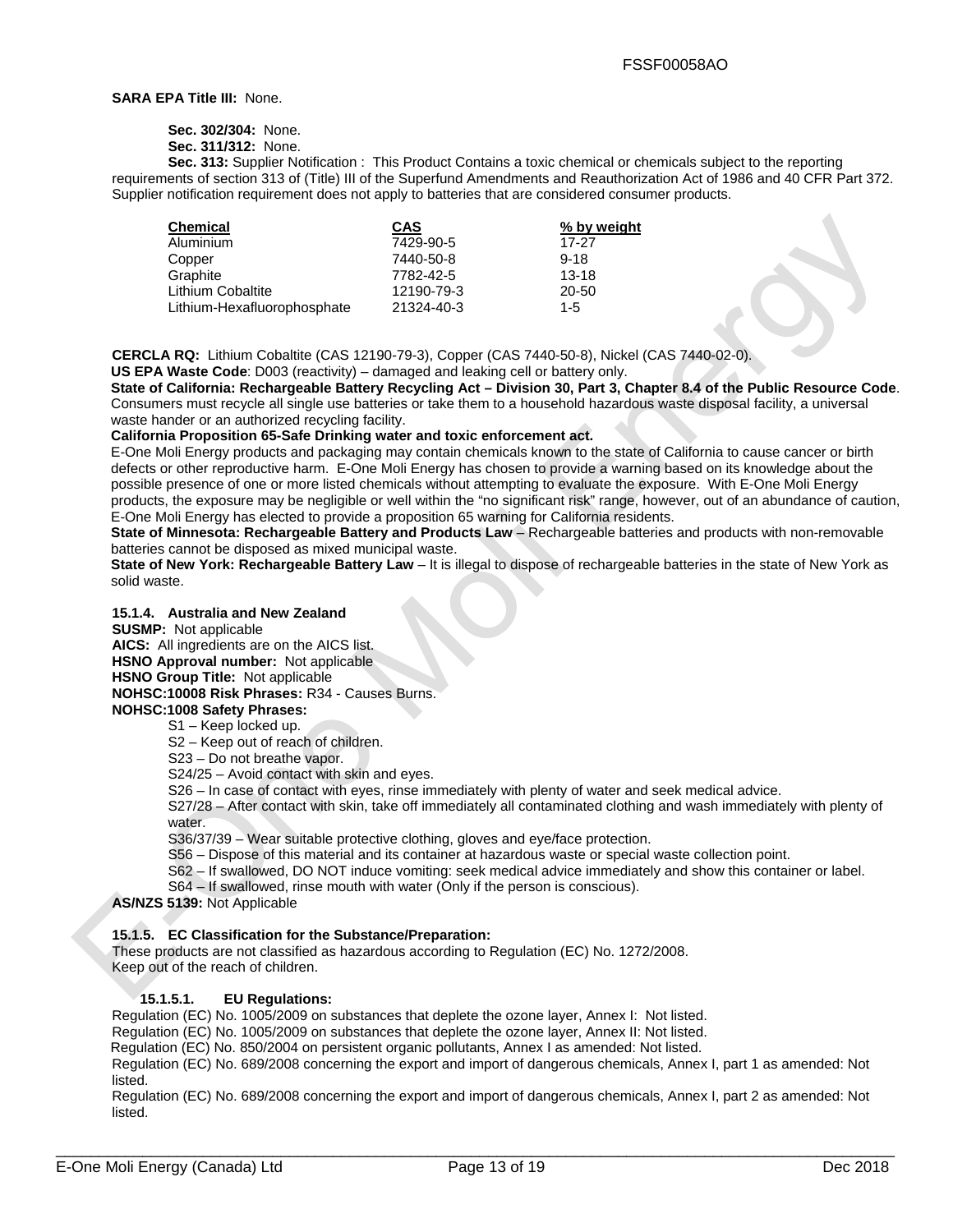Regulation (EC) No. 689/2008 concerning the export and import of dangerous chemicals, Annex I, part 3 as amended: Not listed.

Regulation (EC) No. 689/2008 concerning the export and import of dangerous chemicals, Annex V as amended: Not listed. Regulation (EC) No. 166/2006, REACH Article 59(10) Candidate List as currently published by ECHA: Not listed.

# **15.1.5.2. EU Authorizations:**

Regulation (EC) No. 1907/2006, REACH Annex XIV Substances subject to authorization, as amended: Not listed.

## **15.1.5.3. EU Restrictions on use:**

Regulation (EC) No. 1907/2006, REACH Annex XVII Substances subject to restriction on marketing and use as amended: Aluminium (CAS 7429-90-5)

Directive 2004/37/EC: on the safety and health of pregnant workers and workers who have recently given birth or are breastfeeding: Not listed.

# **15.1.5.4. Other EU Regulations**

Directive 96/82/EC (Seveso II) on the control of major accident hazards involving dangerous substances: Not listed. Directive 94/33/EC on the protection of young people at work: Not listed. This Safety Data Sheet complies with the requirements of Regulation (EC) No. 1907/2006 and amended on 28 May 2015 by (EU) 2015/830.

#### **15.1.6. Japanese Regulations**

Japanese Industrial Standards (JIS) JIS Z 7253:2012 Waste disposal and public cleaning law Law for Promotion of Effective Utilization of Resources

### **15.1.7. Taiwanese Regulations**

Regulation of Labelling and Hazard Communication of Dangerous and Harmful Materials: Labeling requirements and other relevant provision of chemicals, this product is not classified as dangerous goods.

Toxic Chemicals Substance Control Law: Not Listed.

CNS 1030016 Safety of primary and secondary lithium cells and batteries during transport.

#### **15.1.8. Chinese Regulations**

General Rule for Classification and Hazard Communication of Chemicals (GB 13690-2009): Specifies the classification, labeling and hazard communication of chemicals in compliance with the GHS standard for chemical production sites and labeling of consumer goods.

General Rule for Preparation of Precautionary Labels for Chemicals (GB 15258-2009): Specifies the relevant application methods of precautionary labels for chemicals.

Safety Data Sheet for Chemical Products Content and Order of Sections (GB/T 16483-2008)

#### **15.1.9. Brazil Regulations**

National Solid Waste Policy (PNRS) of CONAMA in compliance with the directives and regulations of the National System for the Environment (SISNAMA).

#### **15.1.10. Malaysian Regulations**

Guidelines for the Classification of used Electrical and Electronic Equipment in Malaysia, 2<sup>nd</sup> Edition, 2010 Environmental Quality Regulation, 2005.

Scheduled Waste code SW103 : Waste of batteries containing cadmium and nickel or mercury or lithium.

# **15.1.11. Other Regulations**

None Listed.

#### **15.2. Chemical Safety Assessment:** Not applicable.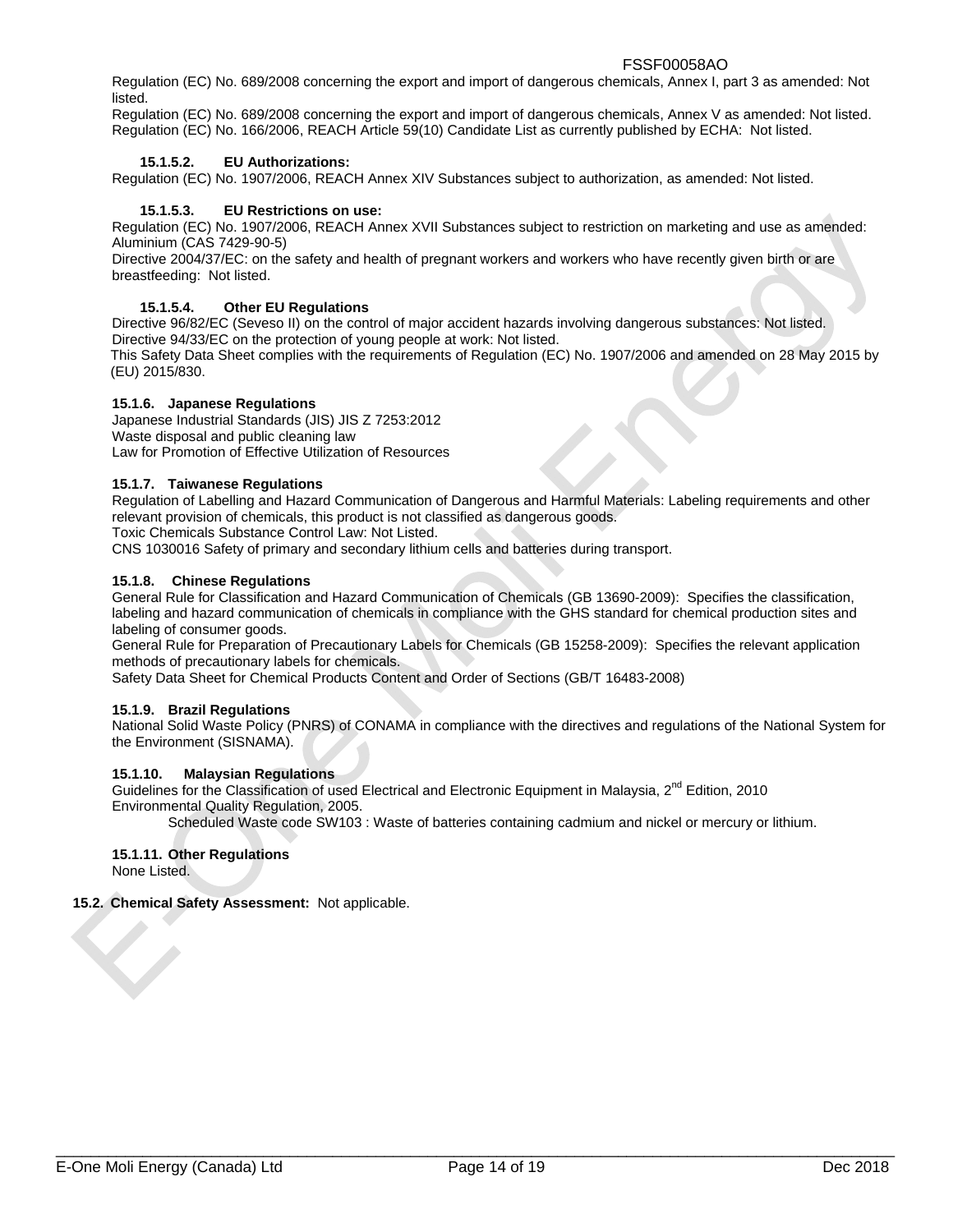# **16. Other Information**

# **Preparation Date: December 2018**

**Prepared by: E-One Moli Energy (Canada) Limited. 20,000 Stewart Crescent, Maple Ridge, British Columbia, Canada V2X 9E7.** 

# **Revisions:**

| AA: (October 2014) First Release                                                                                                      |
|---------------------------------------------------------------------------------------------------------------------------------------|
| AB: (January 2015)                                                                                                                    |
| Document wide: Minor corrections to formatting and tab spacing.                                                                       |
| Section 1.3, added factory address.                                                                                                   |
| Section 1.4, indicated collect number to call.                                                                                        |
| Section 2.0, Table 1 - added IATA, Taiwan, Japan and China entries.                                                                   |
| Section 3.1, added Taiwan, Japan and China entries.                                                                                   |
| Section 13.2, added Taiwan and Japan disposal information subsections.                                                                |
| Section 13.4, added classification of packaging materials.                                                                            |
| Section 15, added Japanese, Taiwanese and Chinese regulatory information.                                                             |
| Section 16, updated Acronyms, added Japanese, Taiwanese and Chinese references to the disclaimer.                                     |
| AC: (March 2015)                                                                                                                      |
| Section 14.9.5, added the transport by air detail information.                                                                        |
| AD: (May 2015)                                                                                                                        |
| Section 3.1, Table 3, spelling and CAS number correction.                                                                             |
| AE: (May 2015)                                                                                                                        |
| Section 16, added cell and pack capacity table to include watt hour rating and ELC.                                                   |
| AF: (June 2015)                                                                                                                       |
| Updated sections 6, 7, 8, 10 and 15 to comply with current EU regulation EU2015/830 of 28 May 2015.                                   |
| AG: (August 2015)                                                                                                                     |
| Clarified 14.8.5 IATA Shipping regulations, removed explicit language on compliance to sections of packing instructions as that would |
| be determined by the contents of the packages prepared by a trained shipper at the time of shipment and cannot be known at the time   |
| of this writing.                                                                                                                      |
| Added ICR18650P to table in Section 16, Cell and pack capacities and watt hour ratings.                                               |
| AH: (November 2015)                                                                                                                   |
| Section 1.4 Updated Emergency contact number to include link to national poison control centers                                       |
| Section 4.1 added "contact your local poison control center" under ingestion hazard.                                                  |
| Section 14.8 Updated and clarified Modal information for land, sea and air transport.                                                 |
| Section 16 added table 7 detailing national poison control center contact information.                                                |
| Al: (January 2016)                                                                                                                    |
| Section 3.1 added Brazil requirements.                                                                                                |
| Section 13.2 added Brazil recycling requirements.                                                                                     |
| Section 15.1.9 added Brazil requirements.                                                                                             |
| Section 16 Updated table 7 detailing national poison control center contact information.                                              |
| AJ: (November 2016)                                                                                                                   |
| Section 1.1 updated to include INR20700* cell.                                                                                        |
| Section 2 updated table 1 and table 2.<br>Added Section 5.1.5 TDG/DOT ERG Code                                                        |
|                                                                                                                                       |
| Section 13.2.8 added Malaysian waste regulations.                                                                                     |
| Section 14.3 added label pictures as examples.                                                                                        |
| Added Section 14.6.2-3 ICAO/IATA, TDG/DOT ERG Codes.                                                                                  |
| Section 14.8.5 added special provision A206                                                                                           |
| Section 15.1.2 updated Canadian regulations to include provincial requirements.<br>Section 15.1.3 updated United States regulations.  |
| Section 15.1.10 added Malaysian regulations.                                                                                          |
| Section 16 updated Table 6 to include INR20700A cell.                                                                                 |
| Section 16 updated Table 6 to include weights in grams of each product.                                                               |
| Section 16 Updated Table 7, National Emergency Poison Control Telephone number list                                                   |
| Section 16 Updated literature and sources of data.                                                                                    |
| AK: (June 2017)                                                                                                                       |
| Document wide: minor corrections to formatting and spelling.                                                                          |
| Section 13.2.1 updated Canadian disposal regulations.                                                                                 |
| Section 13.2.2 updated United States disposal regulations.                                                                            |
| Section 13.2.4 updated European Union disposal regulations.                                                                           |
| Section 14.8.4 updated Modal information.                                                                                             |
| Section 15.1.2 updated Canadian Regulations.                                                                                          |
| Section 15.1.3 added US EPA Waste Code. Updated State Laws.                                                                           |
| Section 15.1.4 updated Australian and New Zealand regulations.                                                                        |
| Section 16 updated acronyms and literature references.                                                                                |
| <b>Revisions Continued on Next Page.</b>                                                                                              |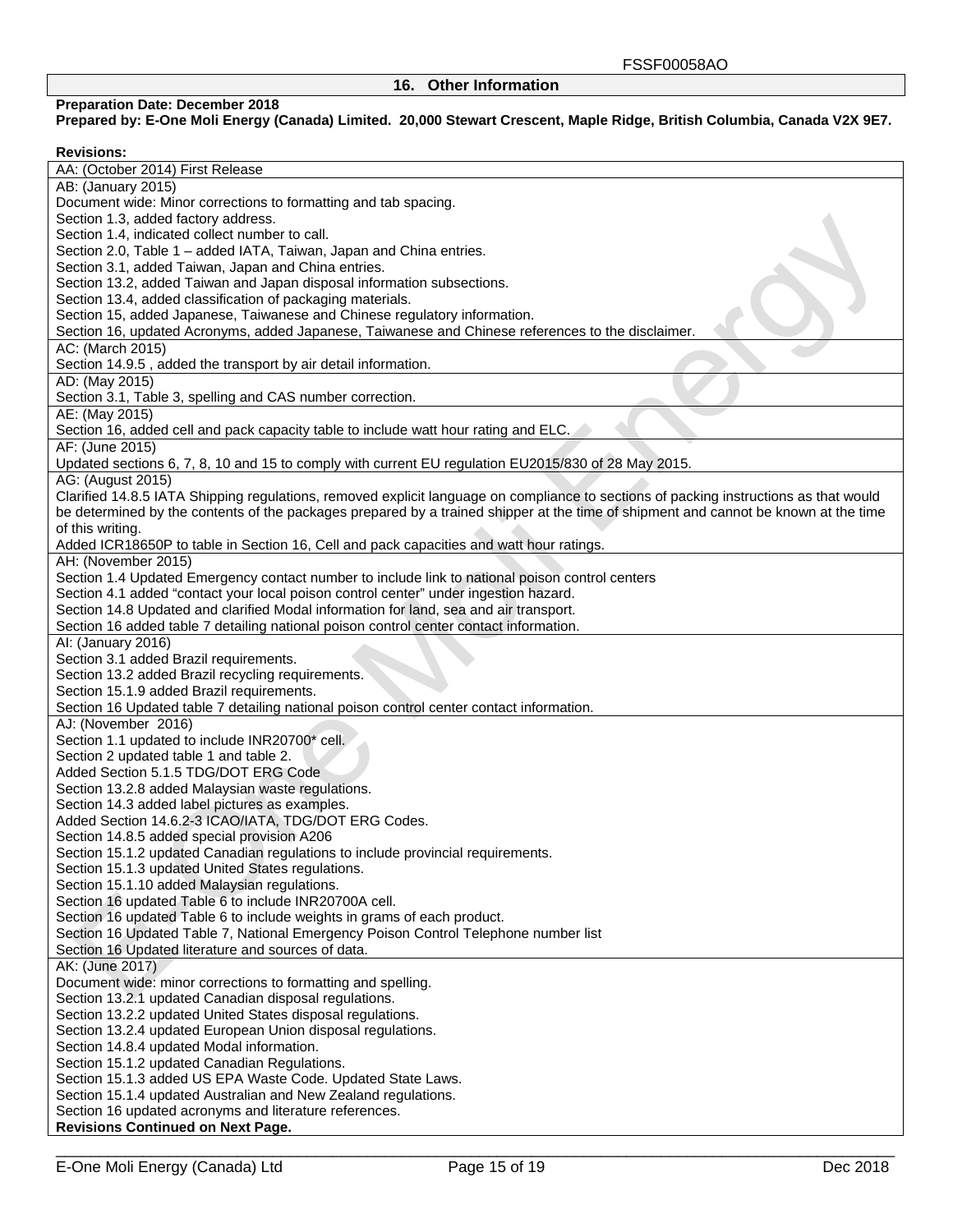| <b>Continued from Last Page</b>                                 |  |
|-----------------------------------------------------------------|--|
| AL: (January 2018)                                              |  |
| Section 14.8.1 updated modal information for Land (ADR)         |  |
| Section 14.8.2 updated modal information for Land (RID)         |  |
| Section 14.8.3 updated modal information for Land (ADN)         |  |
| Section 14.8.4 updated modal information to include Land (TDG). |  |
| Section 14.8.6 updated modal information for AIR (IATA)         |  |
| Section 16, table 6, added 4 cell models.                       |  |
| Section 16 updated acronyms and literature references.          |  |
| AM: (February 2018)                                             |  |
| Section 1.4 updated CANUTEC emergency number.                   |  |
| Section 11.5 updated to include cell or battery in definition.  |  |
| Section 14.3 updated lithium handling label.                    |  |
| Section 15.1.3 Updated US Federal Regulations.                  |  |
| Added California Proposition 65 Warning statement.              |  |
| AN: (April 2018)                                                |  |
| Section 1.1 updated product codes                               |  |
| Section 16, table 6, added 2 cell models.                       |  |
| AO: (December 2018)                                             |  |
| Section 14.6.3 IATA/ICAO ERG code updated.                      |  |
| Section 14.8.5 updated IMDG Modal information.                  |  |
| Section 16, table 6, added 2 cell models.                       |  |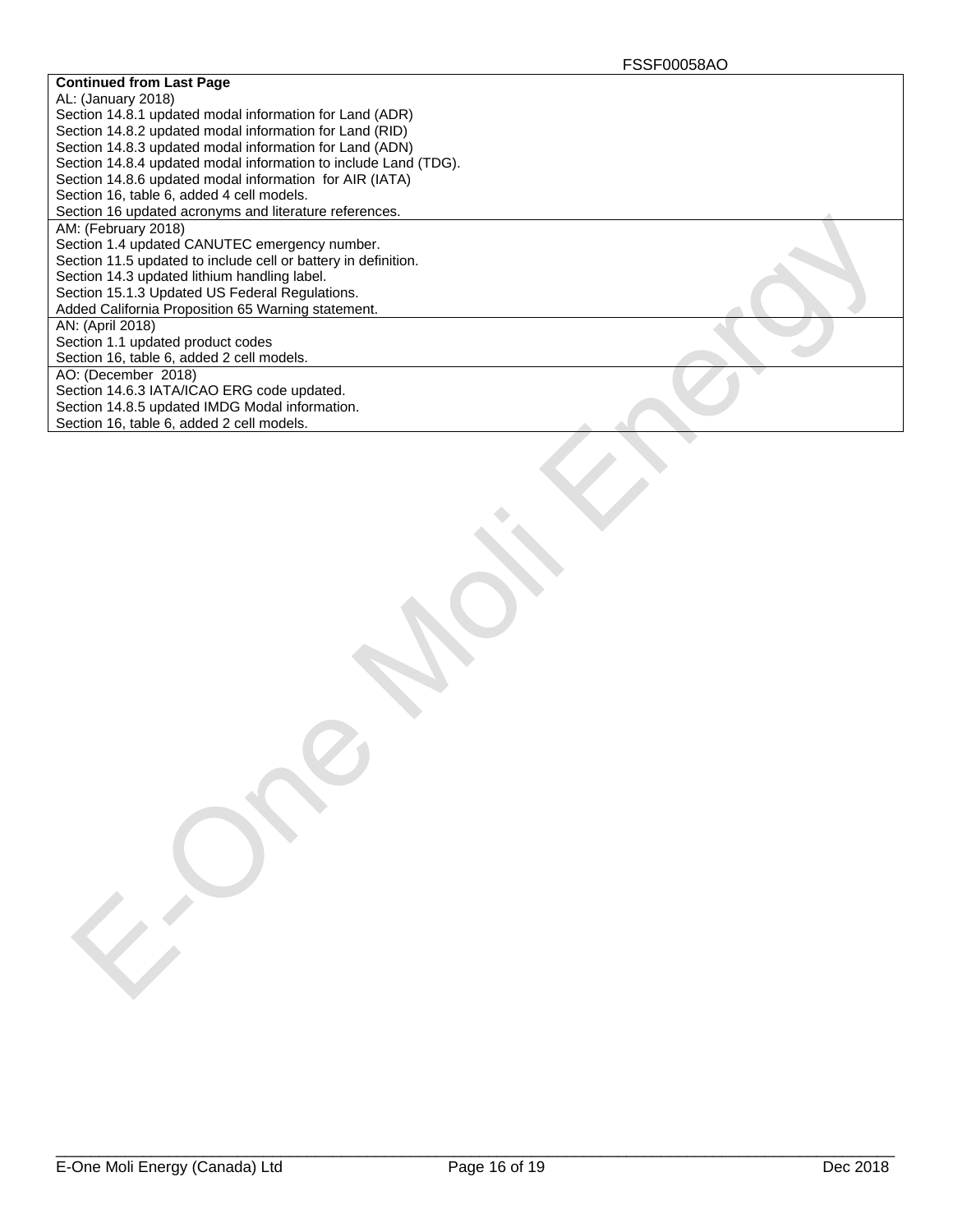| Cell and pack capacities and watt hour ratings: |  |
|-------------------------------------------------|--|
|-------------------------------------------------|--|

| <b>Model Number</b>    | <b>Nominal</b> | <b>Typical</b>       | <b>Watt Hour Rating</b> | <b>Equivalent Lithium</b>   | <b>Weight (grams)</b> |
|------------------------|----------------|----------------------|-------------------------|-----------------------------|-----------------------|
|                        | Voltage (V)    | <b>Capacity (Ah)</b> | (Wh) (Volts x Ah)       | Content (g) (cell Ah x      |                       |
|                        |                |                      |                         | $0.3 \times \text{\#cells}$ |                       |
| <b>IBR18650B/BB/BC</b> | 3.60V          | 1.50 Ah              | 5.40 Wh                 | 0.45 <sub>q</sub>           | 45.0 g                |
| <b>IBR26700A</b>       | 3.75V          | 2.80 Ah              | 10.50 Wh                | 0.84 <sub>g</sub>           | 101.0 $q$             |
| ICP1003450B            | 3.70 V         | $\overline{1.80}$ Ah | 6.66 Wh                 | 0.54 <sub>g</sub>           | 46.5 g                |
| <b>ICP103450CA</b>     | 3.70 V         | 1.96 Ah              | 7.25 Wh                 | 0.59 <sub>g</sub>           | 41.5 g                |
| <b>ICP103450DA</b>     | 3.70 V         | 2.20 Ah              | 8.14 Wh                 | 0.66 <sub>g</sub>           | 43.0 g                |
| ICP103450M20A          | 3.70 V         | 2.00 Ah              | 7.40 Wh                 | 0.60 <sub>g</sub>           | 42.0 g                |
| <b>ICR14500A</b>       | 3.70 V         | 1.15 Ah              | 4.25 Wh                 | $\overline{0.34}$ g         | 23.5 <sub>g</sub>     |
| <b>ICR18650H</b>       | 3.70 V         | 2.20 Ah              | 8.14 Wh                 | 0.66 <sub>g</sub>           | 47.5 <sub>g</sub>     |
| <b>ICR18650J</b>       | 3.70 V         | 2.37 Ah              | 8.77 Wh                 | 0.71 <sub>g</sub>           | 48.0 g                |
| <b>ICR18650K</b>       | 3.70 V         | 2.60 Ah              | 9.62 Wh                 | 0.78 <sub>g</sub>           | 50.0 <sub>g</sub>     |
| <b>ICR18650M</b>       | 3.70 V         | 2.80 Ah              | 10.36 Wh                | 0.84 <sub>g</sub>           | 50.0 <sub>g</sub>     |
| <b>ICR18650P</b>       | 3.70 V         | 3.20 Ah              | 11.84 Wh                | 0.96 <sub>g</sub>           | 50.0 <sub>g</sub>     |
| <b>IHR18650B</b>       | 3.60V          | 2.25 Ah              | 8.10 Wh                 | 0.68 <sub>g</sub>           | 47.5 <sub>g</sub>     |
| <b>IHR18650BL</b>      | 3.50 V         | 2.00 Ah              | 7.00 Wh                 | 0.60 <sub>g</sub>           | 47.0 g                |
| <b>IHR18650BN</b>      | 3.60 V         | 2.20 Ah              | 7.92 Wh                 | 0.66 <sub>g</sub>           | 45.0 g                |
| <b>IHR18650C</b>       | 3.60 V         | 2.05 Ah              | 7.38 Wh                 | 0.62 <sub>g</sub>           | 47.0 g                |
| <b>IMR18650E</b>       | 3.80V          | 1.40 Ah              | 5.32 Wh                 | 0.42 <sub>g</sub>           | 42.0 g                |
| <b>IMR26700A</b>       | 3.80 V         | 2.90 Ah              | 11.02 Wh                | 0.87 <sub>g</sub>           | 101.0 g               |
| <b>INR18650A</b>       | 3.60 V         | 2.55 Ah              | 9.18 Wh                 | 0.77 <sub>g</sub>           | 47.0 g                |
| <b>INR18650-P26A</b>   | 3.60 V         | 2.60 Ah              | 9.36 Wh                 | 0.78g                       | 50.0 <sub>g</sub>     |
| <b>INR18650-P28A</b>   | 3.60V          | 2.80 Ah              | 10.08 Wh                | 0.84 <sub>g</sub>           | 48.0 g                |
| <b>INR18650-M30A</b>   | 3.60V          | $3.00$ Ah            | 10.80 Wh                | 0.90 <sub>q</sub>           | 47.0 g                |
| <b>INR18650-M35A</b>   | 3.60 V         | 3.45 Ah              | 12.42 Wh                | 1.04 <sub>q</sub>           | 50.0 <sub>g</sub>     |
| <b>INR20700A</b>       | 3.60V          | 3.00 Ah              | 10.80 Wh                | 0.90 g                      | 60.0 g                |
| <b>INR20700-M42A</b>   | 3.60V          | 4.20 Ah              | 15.12 Wh                | 1.26 <sub>g</sub>           | 64.0 g                |
| <b>INR21700-P42A</b>   | 3.60V          | 4.20 Ah              | 15.12 Wh                | 1.26 <sub>g</sub>           | 67.0 g                |
| <b>MCR1821J</b>        | 7.40 V         | 2.40 Ah              | 17.76 Wh                | 1.44 g (2 cells)            | 107.0 g               |
| <b>ME202CJ</b>         | 11.10 V        | 7.20 Ah              | 79.92 Wh                | 6.48 g (9 cells)            | 520.0 g               |
| <b>ME202EK</b>         | 11.10 V        | 7.80 Ah              | 86.58 Wh                | 7.02 g (9 cells)            | 520.0 g               |
| Table 6                |                |                      |                         |                             |                       |

#### **National Emergency Poison Control Telephone number list**

| (The below table is a guide only and provided for reference, please consult your local government for updated information) |                                |                      |                                |
|----------------------------------------------------------------------------------------------------------------------------|--------------------------------|----------------------|--------------------------------|
| <b>Country/State</b>                                                                                                       | <b>National Poison Control</b> | <b>Country/State</b> | <b>National Poison Control</b> |
|                                                                                                                            | <b>Telephone Number</b>        |                      | <b>Telephone Number</b>        |
| Algeria                                                                                                                    | +213 21 97 98 98               | Italy - Milano       | +39 02 6610 1029               |
| Angola                                                                                                                     | +244 912 225 301               | Italy - Turin        | +39 011 663 7637               |
| Argentina                                                                                                                  | +54 11 156 216 75 74           | Jamaica              | +1 888 764 7667                |
| <b>Australia</b>                                                                                                           | 131126                         | Japan                | 0425 52 2511 ext 57740         |
| Austria                                                                                                                    | +43 1 406 43 43                | <b>Jordan</b>        | 109                            |
| Azerbaijan                                                                                                                 | +994 125 979 924               | Kazakhstan           | +7 3272 925 868                |
| <b>Belarus</b>                                                                                                             | +375 17 287 00 92              | Kenya                | 0 800 720021                   |
| <b>Belgium</b>                                                                                                             | +32 70 245 245                 | Latvia               | +371 67042473                  |
| <b>Brazil</b>                                                                                                              | None (Call 192 for Medical     | Lebanon              | +961 3 174774                  |
|                                                                                                                            | Emergency)                     |                      |                                |
| <b>Bulgaria</b>                                                                                                            | +359 2 9154 378                | Liechtenstein        | 112                            |
| <b>Cambodia</b>                                                                                                            | +85 511 426 948                | Lithuania            | +370 5 236 20 52 / +370 687    |
|                                                                                                                            |                                |                      | 53378                          |
| Canada - Alberta                                                                                                           | 1-800-332-1414                 | Luxembourg           | 070 245 245                    |
| Canada – British Columbia                                                                                                  | 1-800-567-8911                 | Macedonia            | +38 923 147 635                |
|                                                                                                                            |                                | <b>Malaysia</b>      | 1800888099                     |
| Canada - Manitoba                                                                                                          | 1-855-776-4766                 | <b>Malta</b>         | 112                            |
| Canada - New Brunswick                                                                                                     | 911                            | <b>Mexico</b>        | 066                            |
| Canada – Newfoundland and                                                                                                  | 1-866-727-1110                 | <b>Mongolia</b>      | +976 992 755 95                |
| Labrador                                                                                                                   |                                |                      |                                |
| <b>Canada - Northwest Territories</b>                                                                                      | 1-800-332-1414                 | <b>Morocco</b>       | +212 537 68 64 64              |
| Canada - Nova Scotia                                                                                                       | 1-800-565-8161                 | <b>Myanmar</b>       | +95 1 379 480                  |
| Canada - Nunavut                                                                                                           | 1-800-268-9017                 | <b>Nepal</b>         | +97 71 435 38 77               |
| Canada - Ontario                                                                                                           | 1-800-268-9017                 | <b>Netherlands</b>   | +31 30 274 88 88               |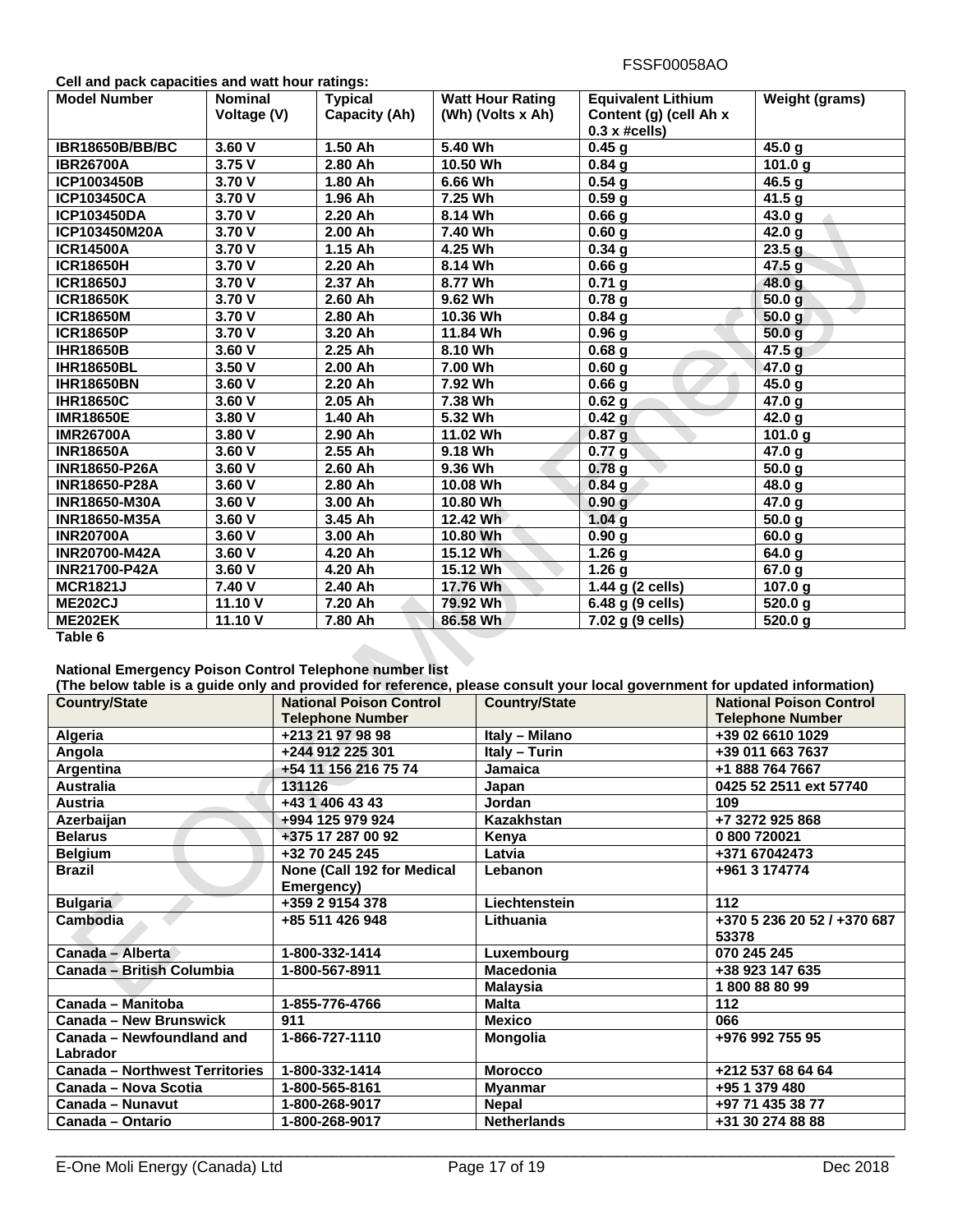|                               |                                | <b>FSSFUUUS8AU</b>                 |                                |
|-------------------------------|--------------------------------|------------------------------------|--------------------------------|
| <b>Country/State</b>          | <b>National Poison Control</b> | <b>Country/State</b>               | <b>National Poison Control</b> |
|                               | <b>Telephone Number</b>        |                                    | <b>Telephone Number</b>        |
| Canada - Prince Edward Island | 1-800-565-8161                 | <b>New Zealand</b>                 | +0800 764 766                  |
| Canada - Quebec               | 1-800-463-5060                 | Nicaragua                          | +505 228 97 150                |
| Canada - Saskatchewan         | 1-866-454-1212                 | Norway                             | +47 22 59 13 00                |
| Canada - Yukon Territory      | (867) 393-8700                 | Oman                               | +968 245 665 10                |
| <b>Chile</b>                  | +56 2 635 3800                 | <b>Pakistan</b>                    | 0800-77767                     |
| China                         | +86 10 831 323 45              | Paraguay                           | +595 21 220 418                |
| <b>Costa Rica</b>             | +506 2223 1028 / 911           | Peru                               | +511 273 2318                  |
| Cuba                          | +53 64 10 00                   | <b>Philippines</b>                 | +632 524 10 78                 |
| <b>Cyprus</b>                 | 1401                           | Poland                             | +48 42 63 14 724               |
| <b>Czech Republic</b>         | +420 22 49 192 93              | Portugal                           | 808 250 143                    |
| <b>Denmark</b>                | 82 12 12 12                    | <b>Puerto Rico</b>                 | +1 800 222 1222                |
| <b>Ecuador</b>                | 1800836366                     | Romania                            | +402 212 106 282               |
| Egypt                         | +20 2 684 09 02                | Russia - Moscow                    | +7 495-628-1687                |
| <b>Estonia</b>                | 16662                          | Russia - St Petersburg             | +7 921-757-3228                |
| <b>Finland</b>                | +358 9 471977                  | Saudi Arabia                       | +966 11 288 9999 ext 29590     |
| France                        | 0800 59 59 59                  | Senegal                            | +221 818 00 15 15              |
| Georgia                       | +995 99 53 33 20               | <b>Serbia</b>                      | +381 11 3608 440               |
| Germany                       | 19 240                         | Slovakia                           | +421 2 5477 4166               |
| Germany - Baden-              | 0761-19 240                    | Slovenia                           | +386 41 635 500                |
| Wurttemberg                   |                                |                                    |                                |
| Germany - Bavaria             | 089-19 240                     | <b>South Africa</b>                | +27 824 910 160                |
| Germany - Berlin,             | 030-19 240                     | <b>South Korea</b>                 | 129                            |
| <b>Brandenburg</b>            |                                |                                    |                                |
| Germany - Bremen, Hamburt     | 0551-19 240                    | <b>Spain</b>                       | +34 91 562 04 20               |
| Schleswig-Holstein,           |                                |                                    |                                |
| Niedersachsen                 |                                |                                    |                                |
| Germany - Hessen, Rhineland-  | 06131-19 240                   | <b>Sri Lanka</b>                   | +94 11 268 61 43               |
| <b>Pfalz</b>                  |                                |                                    |                                |
| Germany - Mecklenburg-        | 0361-19 240                    | Sweden                             | 112                            |
| Vorpommern, Sachsen,          |                                |                                    |                                |
| Sachsen Anhalt, Thüringen     |                                |                                    |                                |
| Germany - Nordrhein-          | 0228-19 240                    | <b>Switzerland</b>                 | 145                            |
| Westfalen                     |                                |                                    |                                |
| Germany - Saarland            | 06841-19 240                   | <b>Syria</b>                       | +963 11 4452 155               |
| Ghana                         | +233 (0) 800 100 46            | <b>Thailand</b>                    | 1367                           |
| <b>Greece</b>                 | 210 7793777                    | <b>Trinidad and Tobago</b>         | +1 868 800 2742                |
| Guatemala                     | 1-801-0029832                  | <b>Tunisia</b>                     | +216 1 335 500                 |
| <b>Hong Kong</b>              | +852 2772 2211                 | <b>Turkey</b>                      | +90 0312 433 70 01             |
| Hungary                       | $(+36-80)$ 201-199             | <b>Taiwan</b>                      | 119                            |
| <b>Iceland</b>                | +354 543 22 22                 | <b>United Arab Emirates</b>        | 800 424                        |
| India                         | +91 112 658 93 91              | <b>United Kingdom</b>              | 111                            |
| Indonesia                     | +62 813 1082 6879              | <b>United Republic of Tanzania</b> | +255 (0)683 159110             |
| Iran                          | 1490                           | <b>Uruguay</b>                     | 1722                           |
| Iraq                          | +964 (0) 780 191 3821          | <b>United States</b>               | 1-800-222-1222                 |
| Ireland                       | $\overline{+353}$ 1 809 2166   | Venezuela                          | +58 16 621 808                 |
| <b>Israel</b>                 | +972 4 854 19 00               | <b>Viet Nam</b>                    | +84 (0)4 8697 501              |
| <b>Italy</b>                  | +39 38 224 444                 | <b>West Bank and Gaza Strip</b>    | 1800 500 000                   |
| Italy - Bergamo               | +39 800 883 300                | Zimbabwe                           | +263 4 307 148                 |
|                               |                                |                                    |                                |

**Table 7** 

# **Acronyms:**

| <b>Acronyms:</b>  |                                                               |
|-------------------|---------------------------------------------------------------|
| <b>SUSMP</b>      | Standard for the Uniform Scheduling of Medicines and Poisons  |
| <b>CAS Number</b> | <b>Chemical Abstracts Service Registry Number</b>             |
| <b>EINECS</b>     | European Inventory of Existing Commercial Chemical Substances |
| <b>UN Number</b>  | <b>United Nations Number</b>                                  |
| <b>OSHA</b>       | Occupational Safety and Health Administration                 |
| <b>ACGIH</b>      | American Conference of Governmental Industrial Hygienists     |
| <b>IMDG</b>       | International Maritime Dangerous Goods                        |
| <b>IATA</b>       | International Air Transport Association                       |
| <b>IUCLID</b>     | International Uniform Chemical Information Database           |
| <b>RTECS</b>      | Registry of Toxic Effects of Chemical Substances              |
| R-Phrase          | <b>Risk Phrases</b>                                           |